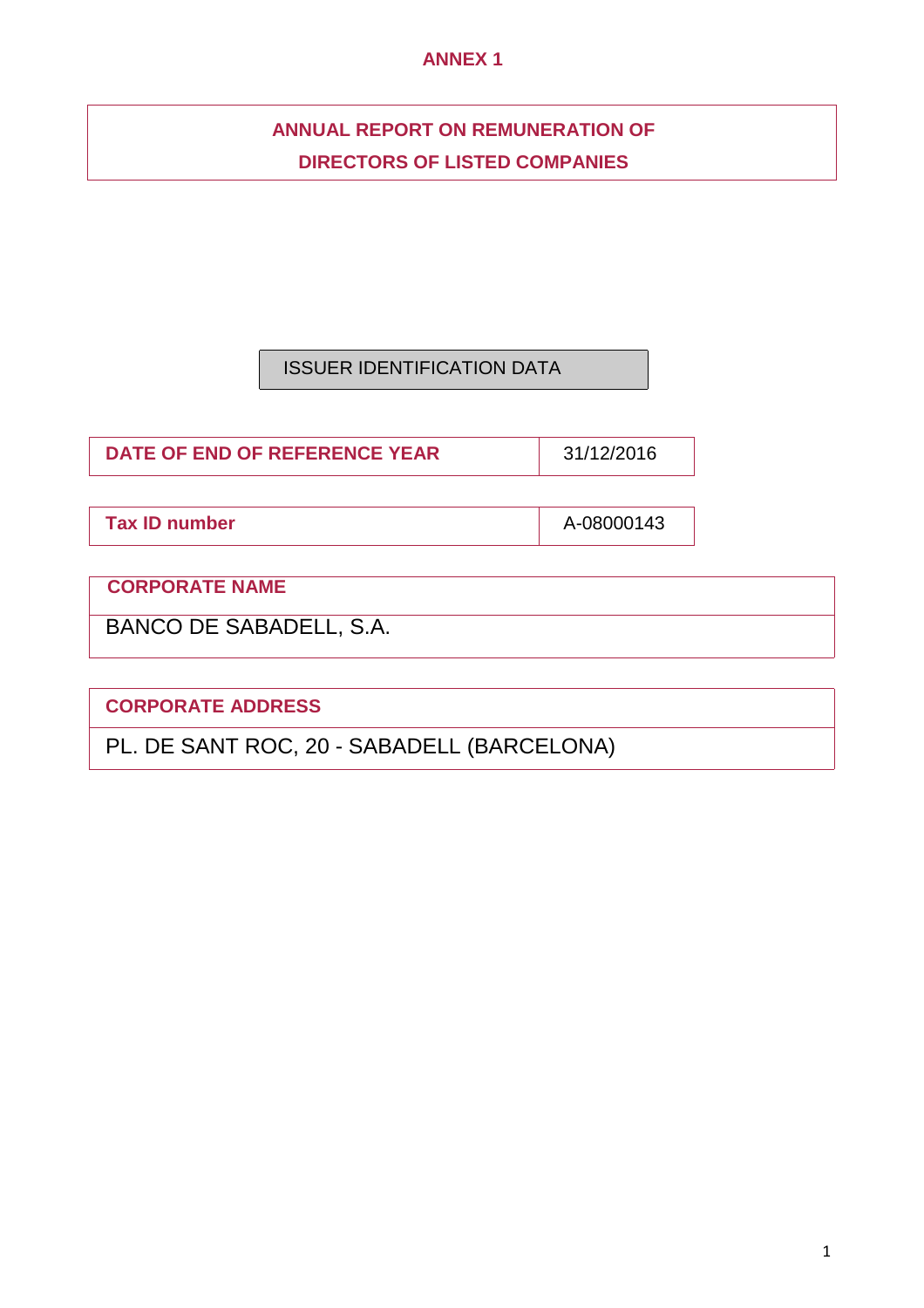## **ANNUAL REPORT ON REMUNERATION FOR DIRECTORS OF LISTED COMPANIES**

## **COMPANY REMUNERATION POLICY FOR THE CURRENT YEAR**

- A.1 Describe the Company's remuneration policy: Include the following information in this section:
- − General principles and fundamentals of the remuneration policy.
- Most significant changes in the remuneration policy with respect to the previous year and changes made during the year to the conditions for the exercise of previously awarded options.
- − Criteria used and composition of groups of comparable companies whose policies have been considered in establishing the company's remuneration policy.
- The proportion between variable and fixed remuneration and standards for determining

the components of directors' remuneration package

#### **Describe the remuneration policy**

Remuneration policy at Banco Sabadell is based generally on the idea that remuneration is a generator of value by which to attract and retain the best professionals, using a competitively-structured remuneration package which is partly linked to specific objectives that are aligned with shareholders' interests. The compensation system allows for remuneration to be individualised based on each employee's level of responsibility and their contribution, professional performance and the achievement of certain objectives, and is competitive with comparable parameters of the market, having regard to the levels of risk assumed by each one.

Financial institutions are subject to special regulations that define their scope for action to a greater extent than in the case of other listed companies.

Consequently, Banco Sabadell's remuneration system is aligned with the Financial Stability Board (FSB) Principles for Sound Compensation Practices dated 2 April 2009, with the provisions on remuneration systems contained in Directive 2010/76/EU (CRD III) and Directive 2013/36/EU (CRD IV), and with Commission Delegated Regulation (EU) No 604/2014 of 4 March 2014. It also complies with the provisions of Act 10/2014, of 26 June on ordering, supervision and solvency of credit institutions (LOSS) and of Royal Decree 84/2015, of 13 February, implementing the LOSS, and with Bank of Spain Circular 2/2016, of 2 February.

Additionally, on 1 August 2016, the Bank of Spain adopted the European Banking Authority's Guidelines on Sound Remuneration Policies.

Therefore, Banco Sabadell's remuneration policy is subject to the most rigorous standards for transparency and deferral applicable to regulated listed companies and places particular emphasis on the achievement of the Bank's objectives, transparency and long-term interests as well as on not incentivizing excessive risk-taking in order to protect customers, investors and shareholders.

Banco Sabadell's remuneration policy comprises a fixed component, for all employees, linked to criteria established under the banking sector collective agreement; voluntary components, as a function of the individual's responsibility and performance; and, for specific identified functions, a variable component based on the achievement of specific objectives. It also includes a supplementary long-term incentive plan for certain executives who perform specifically identified functions, approved, where appropriate, by the General Meeting. There are specific items of remuneration in kind that are linked generally to the Flexible Remuneration Programme (BSFlex).

Of the items mentioned above, variable remuneration is a key component of Banco Sabadell's remuneration strategy. Individual variable remuneration is determined on the basis of function and, as appropriate, the bank's overall objectives, collective objectives for each unit and individual objectives, combining both financial and non-financial indicators, regulated by the Professional Effectiveness Score (PES) policy.

Variable remuneration considers a range of factors, in particular professional performance, in accordance with risk-taking and quality of performance; it is not determined simply by the general performance of the markets or sectors in which the Bank operates or other similar circumstances.

Remuneration for directors for functions as members of the Board of Directors does not have a variable component.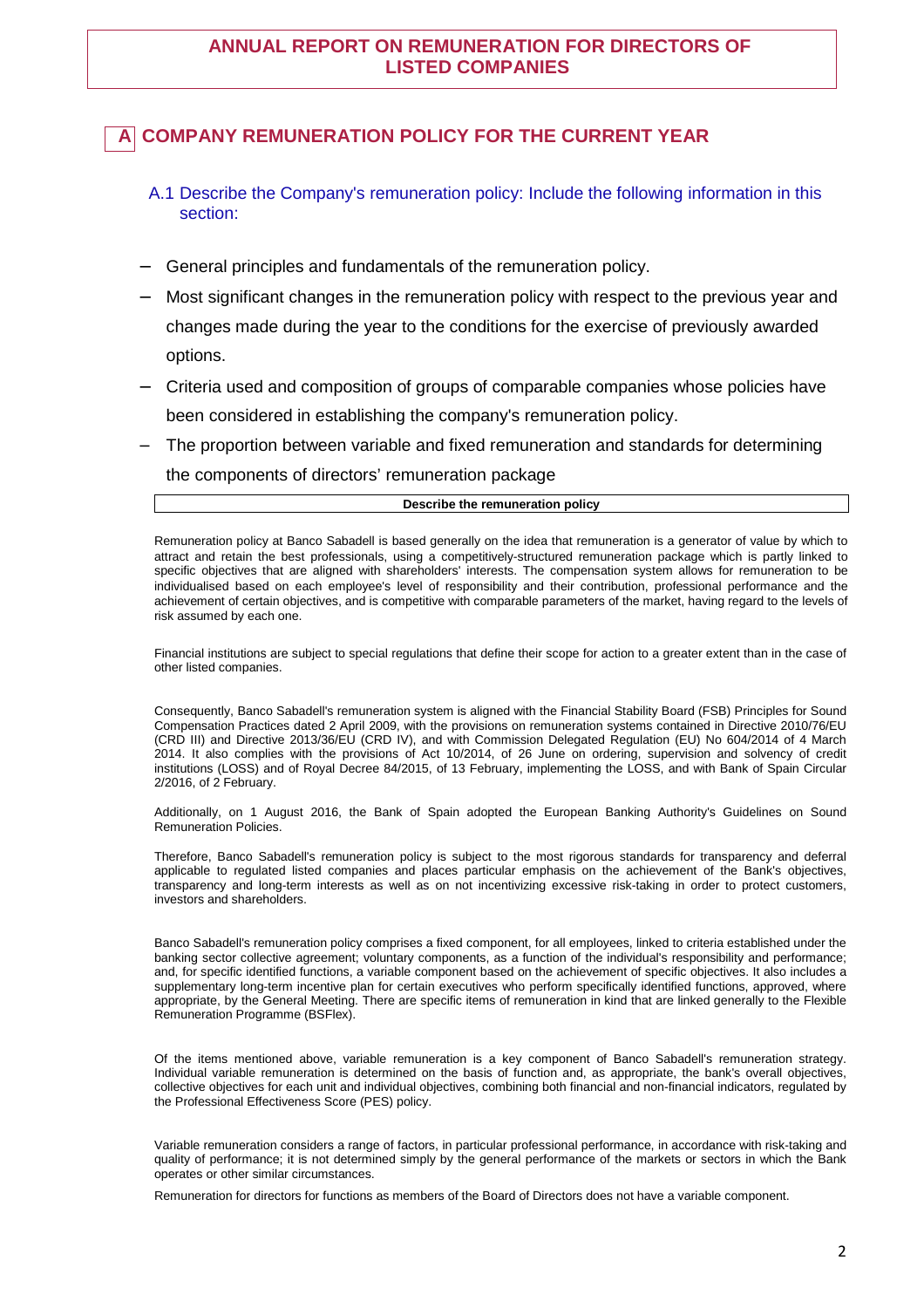The following are assigned variable remuneration within Banco Sabadell:

- The Designated Group, which comprises 68 people: the 3 executive directors, the 7 members of senior management and another 58 executives from various units of Banco Sabadell whose remuneration is supervised by the Bank's Remuneration Committee, as a function of their level of responsibility, risk-taking capacity and remuneration situation, in accordance with the provisions of the LOSS and its secondary legislation.

- other employees with specific objectives.

The ratio between fixed and variable remuneration is appropriate, since variable remuneration does not exceed 100% of fixed remuneration in any case (executive directors, senior management or the Designated Group).

In accordance with the applicable regulations, variable remuneration is deferred and collected in the form of capital instruments, in line with the Bank's long-term results and the share performance, thereby aligning their interests and risks with those of the shareholders.

In particular, director remuneration policy conforms to the provisions of articles 217 and 529 sexdecies et seq. of the Capital Companies Act (CCA), as amended by Act 31/2014, of 3 December, amending the CCA for the purposes of improving corporate governance.

On 31 March 2016, the General Meeting of Shareholders approved the annual report on the remuneration of directors of listed companies in accordance with the provisions of article 541 of the CCA and with Order ECC/461/2013, of 20 March, and it also approved the expansion of the Designated Group to which the cap on variable remuneration amounting to two years' salary is applicable, i.e. 200% of the annual fixed remuneration assigned to each of its members, in accordance with the provisions of article 34 of the LOSS, in the exceptional cases that may be authorised by the Remuneration Committee, all in conformity with the resolutions approved by the General Meetings of Shareholders on 27 March 2014 and 28 May 2015, authorising the Board of Directors to include such other members in Designated Group as may be required by the regulations or the regulators and, in that event, to update its composition in the information made available to shareholders at the next General Meeting of Shareholders.

(continues in section E)

A.2 Information on the preparatory work and decision-making process followed to determine the remuneration policy and role, if any, performed by the Remuneration Committee and other supervisory bodies in shaping the remuneration policy. This information should include any mandate given to the remuneration committee, its composition and the identity of the external consultants whose services have been used to define the remuneration policy. Also describe the category of any directors who participated in the definition of the remuneration policy.

#### **Describe the process for determining the remuneration policy**

The Articles of Association of Banco Sabadell set out the competencies of the Board of Directors and its Committees.

Because of the importance of the group's corporate governance structure and system, the Regulation of the Board of Directors of Banco Sabadell, published on the web, sets out the principles governing the actions of the Board and its committees, and establishes the basic rules for their functioning and organisation.

As envisaged under article 58 of the Articles of Association, the Remuneration Committee had the following composition in 2016:

- On 19 May 2016, the Board of Directors of Banco Sabadell resolved to appoint Ms. Maria Teresa García-Milá Lloveras as a member of the Remuneration Committee in place of Mr Javier Echenique Landiribar
- On 22 September 2016, Mr. Héctor María Colonques Moreno resigned from the Board of Directors and, consequently, as a member of the Remuneration Committee.

Consequently, the composition from 22 September 2016 was as follows:

Ms. AURORA CATÁ SALA (Independent), Chairman

Mr. JOAQUÍN FOLCH-RUSIÑOL CORACHÁN (external), Member

Ms. M. TERESA GARCÍA-MILÀ LLOVERAS (independent), Member

Ms. MARÍA JOSÉ GARCÍA BEATO, Secretary (not a director)

Accordingly, as established in article 62 of the Articles of Association, the Remuneration Committee comprises three directors appointed by the Board of Directors, none of whom is an executive director and two of whom are independent directors. Moreover, one of the independent directors is the Chair of the Committee.

The Committee met on eleven occasions in 2016.

The Remuneration Committee has at least the following basic responsibilities as set out in article 14 bis of the Regulation of the Board of Directors: a) proposing, to the Board of Directors, the director remuneration policy; b) proposing, to the Board of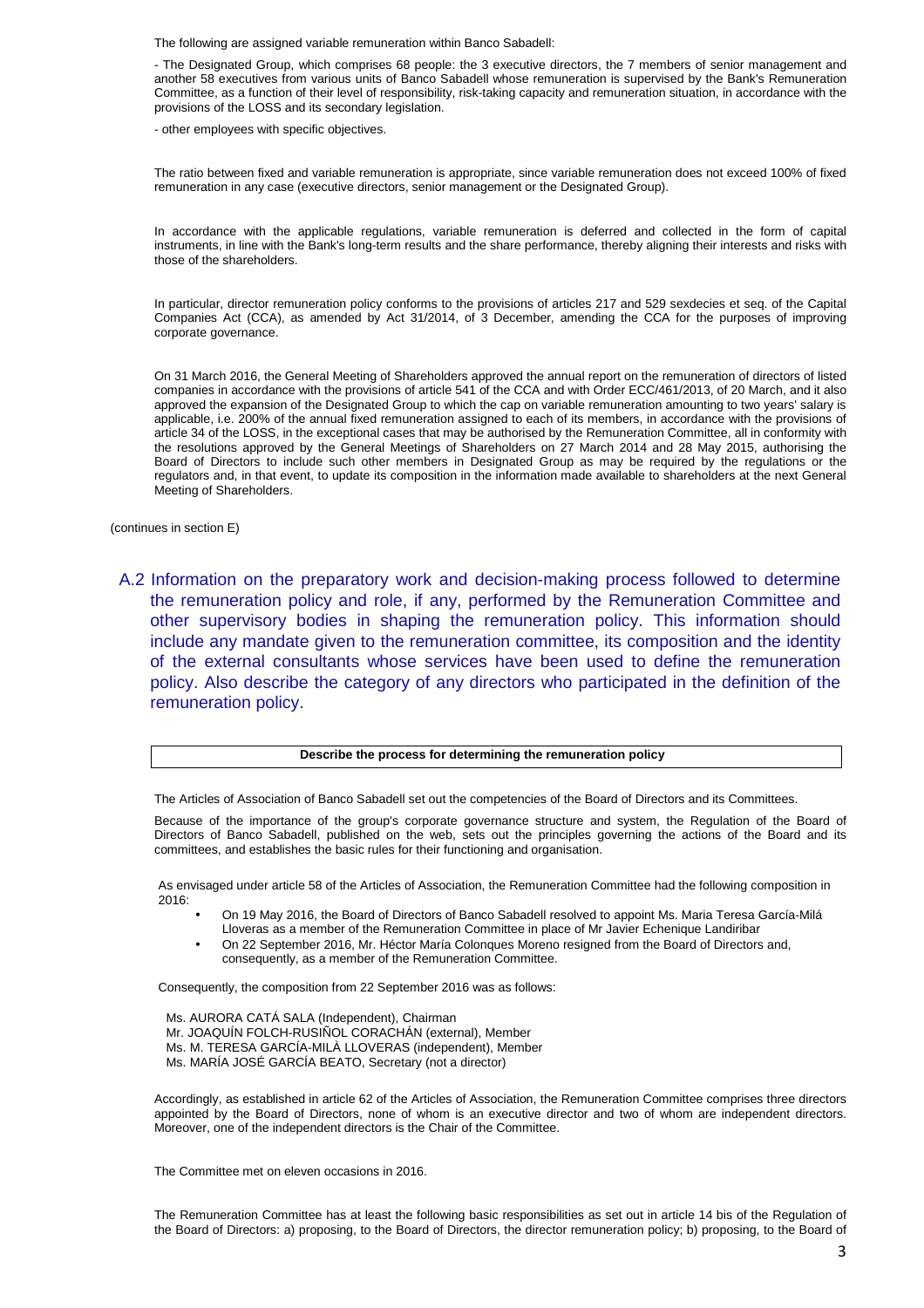Directors, the remuneration policy for general managers and others performing senior management functions who report directly to the Board of Directors, the Executive Committees or the Managing Directors, and the individual remuneration and other contractual conditions for executive directors, exercising oversight to ensure that they are complied with; c) regularly reviewing remuneration policy; d) advising on remuneration programmes based on shares and/or options; e) periodically reviewing the general principles of remuneration and the remuneration programmes for all employees, and considering whether they conform to those principles; f) ensuring that remuneration is transparent; g) ensuring that any conflicts of interests are not detrimental to the independence of external advisors; and h) verifying the information on remuneration contained in the various corporate documents, including the Report on Director Remuneration.

In accordance with Article 15 of the Board Regulation, the Risk Committee is responsible for informing — and did, in fact, inform — the Remuneration Committee on whether employee remuneration programmes are coherent with the Bank's risk, capital and liquidity.

The Audit and Control Committee supervises the process of drafting and presenting the regulated financial information, including that related to remuneration, checking for compliance with the law and the correct application of accounting standards.

The Human Resources Department of Banco Sabadell draws up an annual report on remuneration to provide the Remuneration Committee with the basic information it needs to perform the functions entrusted to it in connection with reviewing the general principles of Banco Sabadell's remuneration policy and with supervising the remuneration of executive directors, the Bank's senior executives and the other persons in the Designated Group.

To discharge its functions, the Remuneration Committee can rely on advice from the Bank's internal units and any external advisory services required for that purpose.

In this regard, it is worth noting that specialised consulting firm Mercer Consulting S.L. has issued an independent assessment on the implementation of the remuneration policy, confirming that the policy was being applied properly; that report was submitted to the Risk Committee and the Remuneration Committee in January 2017.

Additionally, and as set out in section A.1, with a view to establishing a remuneration policy that is consistent with comparable companies, Banco Sabadell, advised by consulting firm Willis Towers Watson, periodically compares its remuneration situation for senior management and executive directors with the market; the most recent analysis was completed in January 2017.

A.3 Indicate the amount and nature of the fixed components, with a breakdown, where necessary, of the remuneration for the performance of senior management functions by the executive directors, the additional remuneration for acting as chairman or member of any board committee, per diem payments for attendance at meetings of the Board and its committees and other fixed payments for directorship, and an estimate of the fixed annual remuneration to which they give rise. Identify other benefits not paid in cash and the parameters on which they are based.

#### **Describe the fixed components of remuneration**

In 2017, the members of the Board of Directors will collect the following amounts for belonging to the Board: the Chairman, 214,200 euro, the Vice-Chairman 116,800 euro, and the other members 91,800 euro, depending on attendance. Executive Directors are remunerated for discharging their executive duties and as members of the Board of Directors; however they do not receive any remuneration for chairing, belonging to or attending meetings of the Board's subcommittees or the Boards of Directors of other group companies.

The Lead Independent Director will collect an additional 20,000 euro for that function and the non-executive directors will collect the following additional amounts for membership of Board committees:

Audit and Control Committee: Chair: 30,600 euro Members who are non-executive directors: 15,300 euro

Appointments Committee: Chair: 15,300 euro Members who are non-executive directors: 7,650 euro

Remuneration Committee: Chair: 30,600 euro Members who are non-executive directors: 7,650 euro

Risk Committee: Chair: 65,000 euro Members who are non-executive directors: 15,300 euro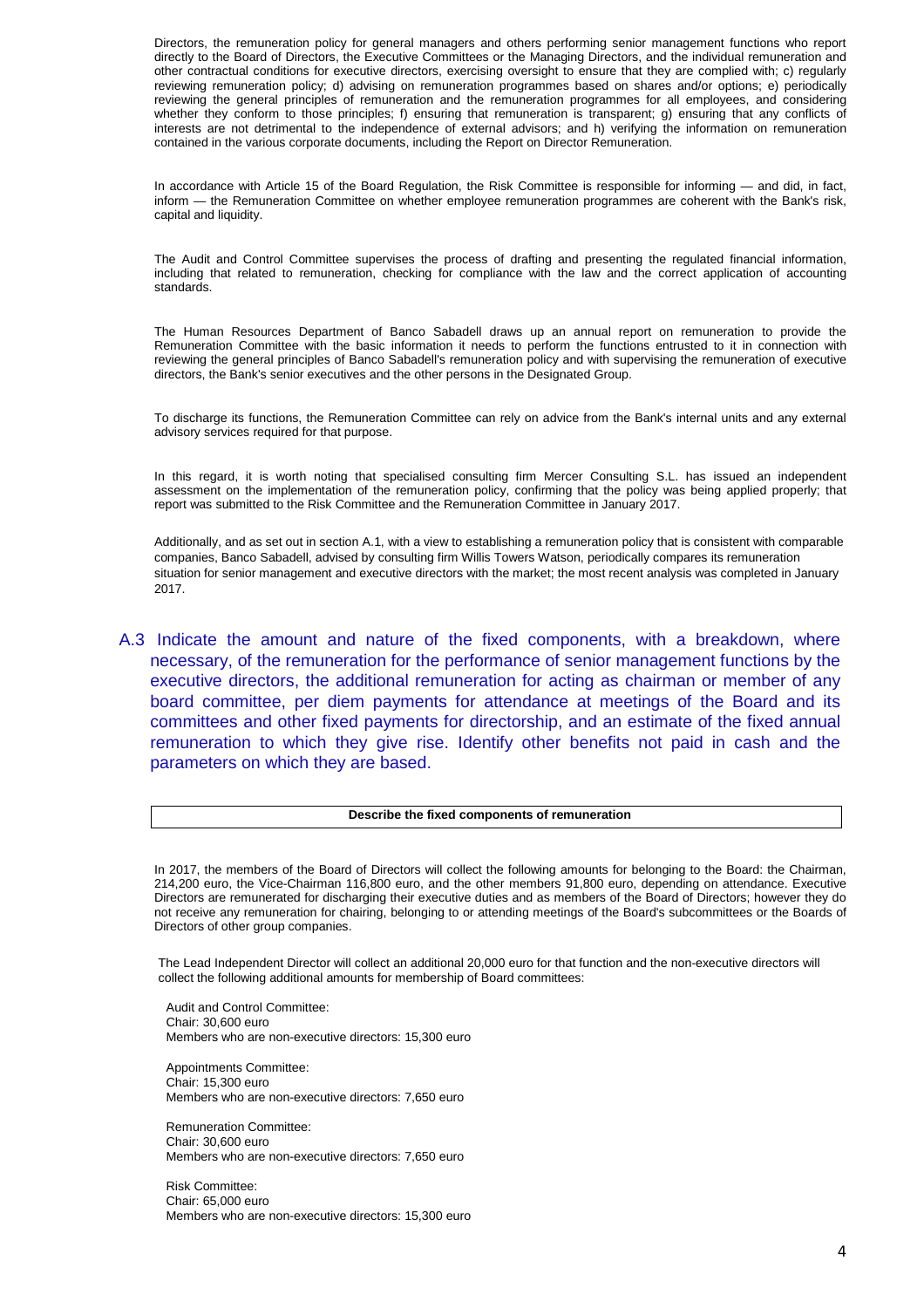The chairman of the SabadellGuipuzcoano Advisory Board receives 30,600 euro and members of the SabadellGuipuzcoano Advisory Board will receive up to 15,300 euros.

The fixed remuneration for executive directors in 2017 was approved by the Bank's Board of Directors on 26 January 2017, at the proposal of the Remuneration Committee, having consideration for their high levels of responsibility and remunerating the contribution of each post they hold and their executive and leadership skills. The remuneration amounts were determined on the basis of comparable situations in the market.

The amounts established for 2017 are 1,701,000 euro for the Chairman; 1,312,900 euro for the Managing Director, and 705,000 for the Director-General Manager.

### A.4 Describe the amount, nature and main characteristics of the variable components of the remuneration systems.

### In particular:

- Detail the amount, date of approval, date of implementation, effective period and the main characteristics of the remuneration plans of which the directors are beneficiaries. For plans involving stock options and other financial instruments, the general features of the plan must include information on the conditions for exercising such options or financial instruments for each plan.
- Indicate any payments made under profit-sharing or bonus schemes, and the reason why they were granted.
- − Detail the basic parameters and grounds for any annual bonus scheme.
- − The types of directors (executive directors, proprietary external directors, independent external directors or other external directors) that are beneficiaries of remuneration systems or plans that incorporate variable remuneration.
- The foundations of such variable remuneration systems or plans, the criteria chosen to assess performance as well as the components and methods for determining whether or not the criteria have been met, and an estimate of the total amount of variable remuneration that would result from the current compensation plan, as a function of the degree to which targets or benchmarks have been met.
- Where appropriate, give information on any deferral periods or deferral of payment established and/or retention periods for shares or other financial instruments.

#### **Describe the variable components of the remuneration systems**

Only executive directors have a variable component in their remuneration system.

1- Short-term variable remuneration

The objectives for 2017 were approved by the Board of Directors of the Bank at its meeting on 26 January 2017, with the following parameters:

- Net profit: 15 %
- Risk-weighted earnings, determined from Economic Value Added (EVA). This metric considers both the Group's profit and the cost of risk, the latter being determined from the minimum required regulatory capital and additional requirements imposed within the group's capital policies, considering the cost of that capital: 15 %
- Spread + fees and commissions: 15 %
- Expenses + depreciation and amortisation 15%
- Reduction of problematic assets: 10%
- Cost of risk 10%
- TSB migration: 10 %
- Customer experience: 10%

The reference amounts for the executive directors' variable remuneration for 2017 are as follows: 1,300,000 euro for the Chairman; 1,100,000 euro for the Managing Director; and 350,000 for the Director-General Manager. Actual receipt will depend on the degree of attainment of the assigned objectives, within a qualitative margin of adjustment of +/- 25% to be determined by the Remuneration Committee.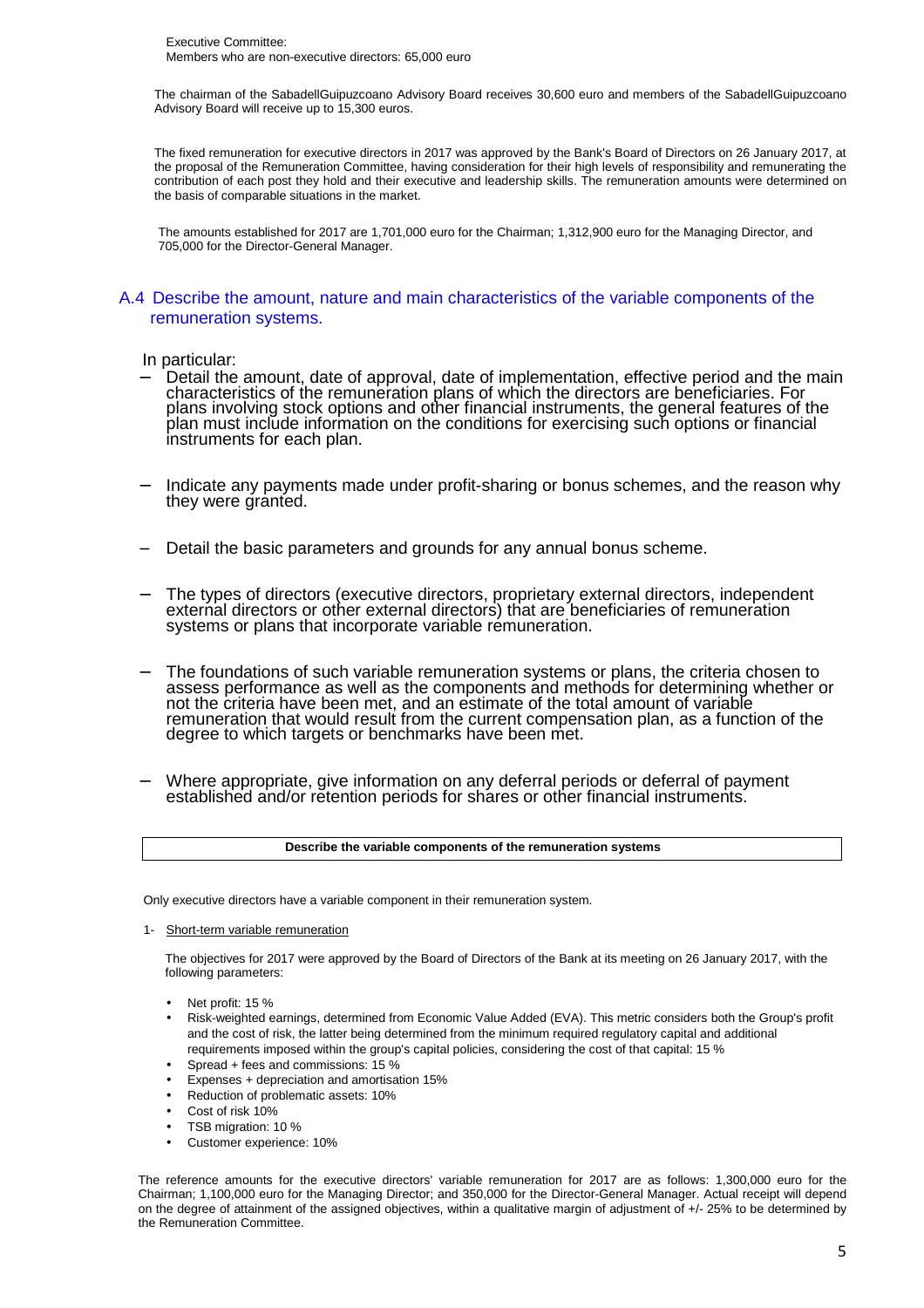The variable remuneration described above for 2017 is subject to deferral, the main characteristics of which are as follows: (i) 50% of total remuneration is deferred; (ii) the deferred remuneration is collected over five years, one-fifth each year; (iii) at least 50% of any payment will be in the form of shares of the Bank; and (iv) all the shares must be retained for a period of one year.

#### 2- Long-term incentive plan

The executive directors are beneficiaries of the "Long-Term Supplementary Incentive" (ICLP), which was approved by the General Meeting on 27 March 2014 and 31 March 2016 for executives of the Bank.

Those plans are implemented through the allocation to the beneficiaries of a number of rights to share in the increase in the value of the same number of shares of Banco Sabadell, to be paid in the form of shares of Banco Sabadell.

Under the first plan, which expires on 31 March 2017, the Chairman is assigned 2,816,884 rights, following anti-dilution adjustment, as a result of the capital increase carried out on 27 April 2015, of the 2,600,000 rights delivered initially; the Managing Director is assigned 2,491,859 rights, following anti-dilution adjustment, as a result of the capital increase carried out on 27 April 2015, of the 2,300,000 rights assigned initially; the Director-General Manager is assigned 1,300,100 rights, following anti-dilution adjustment, as a result of the capital increase carried out on 27 April 2015, of the 1,200,000 rights assigned initially.

Under the second plan, which expires on 30 April 2019, the Chairman is assigned 1,600,000 rights; the Managing Director is assigned 1,400,000 rights; and the Director-General Manager is assigned 800,000 rights.

Section D.1.ii details each of the plans for each beneficiary, using a method adjusted for delta (sensitivity of the price of the instrument to the price of the underlying security), multiplying the number of underlying shares by the delta of the instrument both at the beginning and at the end of the year.

The deferred portion is subject to penalty clauses which may, in some cases, lead to forfeiture of outstanding deferred variable remuneration:

- Where the annual professional performance rating fails to reach 60%, provided that the result of the evaluation is due to

- transactions in previous years which gave entitlement to collect variable remuneration.
- In the event of a serious breach, during the deferral period, of internal regulations applicable to the employee.
- In the event of fair dismissal.

Additionally, the variable remuneration is subject to clawback clauses under which the bank may recoup up to 100% of the total variable remuneration that has already been paid, regardless of the method of payment, where a member of the Designated Group contributed significantly to the obtainment of deficient or negative financial results and also in the case of fraud, malice or gross negligence resulting in significant losses.

In 2017, subject to approval beforehand by the Board of Directors, it is planned to submit to the General Meeting of Shareholders a new Long-Term Supplementary Incentive Plan 2017, in similar terms to its predecessors.

A.5 Describe the main features of the long-term savings systems, including retirement and any other survivorship benefit, partly or wholly funded by the company, whether endowed internally or externally, with an estimate of their amount or annual equivalent cost, indicating the type of plan, whether defined-contribution or defined-benefit, the conditions for the vesting of the directors' economic rights and their compatibility with any type of severance payment for early cancellation or termination of the contractual relationship between the company and the director.

Also indicate payments made to any director's defined-benefit pension scheme; or any increase in the director's vested rights with regard to contributions to defined-benefit schemes.

#### **Describe the long-term saving systems**

The long-term saving systems are detailed below, along with their individual characteristics and amounts allocated and accumulated in 2016.

• A defined-contribution group insurance policy for the Board of Directors which will be paid in the form of a lump sum when each beneficiary ceases to be a director and is compatible with the termination indemnities envisaged in section A.7. The beneficiaries are as follows: the Chairman, José Oliu Creus, with a contribution of 32 thousand euro in 2016 and 1,226 thousand euro accumulated in total; the Director-General Manager, José Luis Negro Rodríguez, with a contribution of 16 thousand euro in 2016 and 191 thousand euro accumulated in total; director Joan Llonch Andreu, with a contribution of 16 thousand euro in 2016 and 365 thousand euro accumulated in total; and director Joaquín Folch-Rusiñol Corachán, with a contribution of 16 thousand euro in 2016 and 336 thousand euro accumulated in total. Similar contributions are envisaged in 2017.

• A defined-contribution group insurance policy for executives, which will pay out in the event of retirement, death or total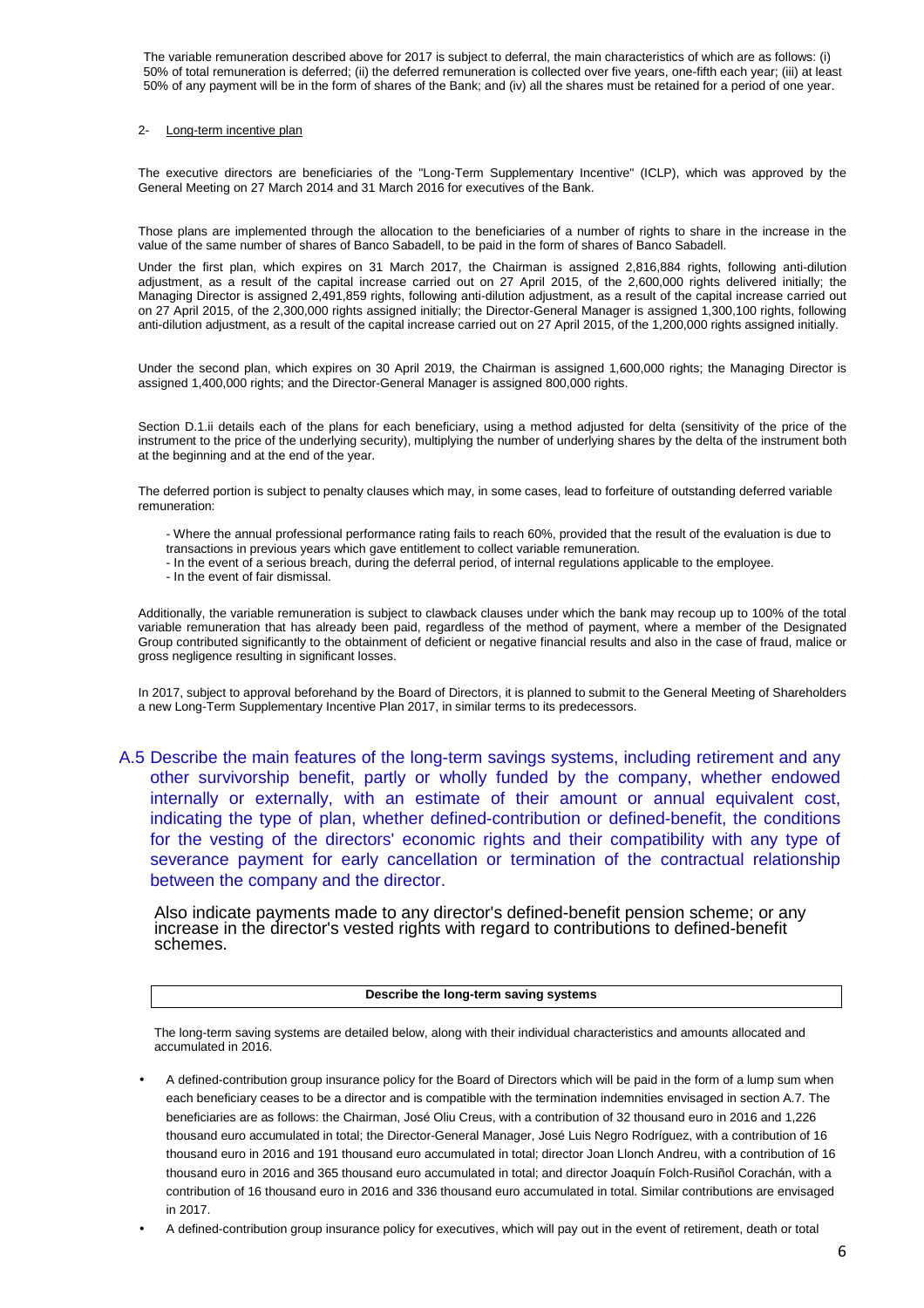permanent disability, in the form of a lump sum or the equivalent life annuity, and is compatible with the termination indemnities envisaged in section A.7. The beneficiaries are the Chairman, José Oliu Creus, with a contribution of 1,442 thousand euro in 2016 and 7,002 thousand euro accumulated in total, which is expected only to be adjusted for variables in 2017, and the Director-General Manager, José Luis Negro Rodríguez, with an adjustment for variables in the amount of 60 thousand euro in 2016 and 5,110 thousand euro accumulated in total, there being no plan to make additional contributions in subsequent years.

- There is a defined-benefit group insurance policy for executives, with 50% reversal to the spouse, which may pay out upon reaching the age of 60, arranged in two parts: prior to retirement but after the beneficiary turns 60, and upon actual retirement. It also includes the possibility of surrender for a lump sum, in accordance with the legislation in force. It is compatible with the termination indemnities under section A.7. The beneficiary is the Managing Director, Jaime Guardiola Romojaro, with a contribution of 2,451 thousand euro in 2016 and an accumulated total of 18,496 thousand euro; the 2017 contribution will be the last.
- Company-sponsored defined-contribution pension plan for Group G, newly created in 2015 by the decision for the voluntary conversion of the members of groups A and A1. The retirement plan will pay out when the beneficiary retires as an executive. The beneficiary is the Director-General Manager, José Luis Negro Rodríguez, and the accumulated amount is 655 thousand euro. The promoter made no contribution in 2016 and no further contributions are planned.
- Group B Company Pension Plan (defined-contribution), which will pay out upon retirement as employees of the following beneficiaries: the Chairman, José Oliu Creus, who has accumulated 17 thousand euro; the Managing Director, Jaime Guardiola, who has accumulated 7 thousand euro; and the Director-General Manager, José Luis Negro Rodríguez, with an accumulated amount of 8 thousand euro. Similar contributions are planned in 2017.

## A.6 Indicate any indemnity payments agreed or paid in the event of termination as a director.

**Describe the indemnity payments** 

Not applicable

A.7 Describe the conditions with which contracts with executive directors for performing senior management functions must comply. Among other aspects, give information on the term, limits to the amounts of indemnity, permanence clauses, notice periods and payments in lieu of notice, and any other clauses regarding hiring bonuses, as well as severance payments or golden handshakes for early cancellation or termination of the contractual relationship between the company and the executive director. Include, inter alia, noncompete, exclusivity, permanence or loyalty covenants or agreements and any governing non-competition after termination.

#### **Describe the conditions of executive directors' contracts**

The contracts of Executive Directors of Banco Sabadell conform to the usual parameters in this type of legal relationship, with the following main conditions: (i) their duration is indefinite; (ii) payment of fixed amounts as disclosed in this report; (iii) variable remuneration, in accordance with the criteria set out in the corresponding section of this report; (iv) contributions to pension plans, the amounts of which are detailed in this report; (v) the same benefits as are provided to Banco Sabadell employees; (vi) indemnity clauses for the event of termination due to a change of control or other significant changes in the ownership of the Bank, without this indemnity entailing forfeiture of rights under long-term savings systems; and (vii) the standard non-compete clauses.

## A.8 Describe any additional remuneration paid to directors for services rendered other than those inherent to their directorship.

**Describe supplementary remuneration items** 

None

A.9 Indicate any remuneration granted in the form of advances, loans or guarantees, stating the interest rate, key features and any amounts repaid, as well as guarantee obligations assumed on their behalf.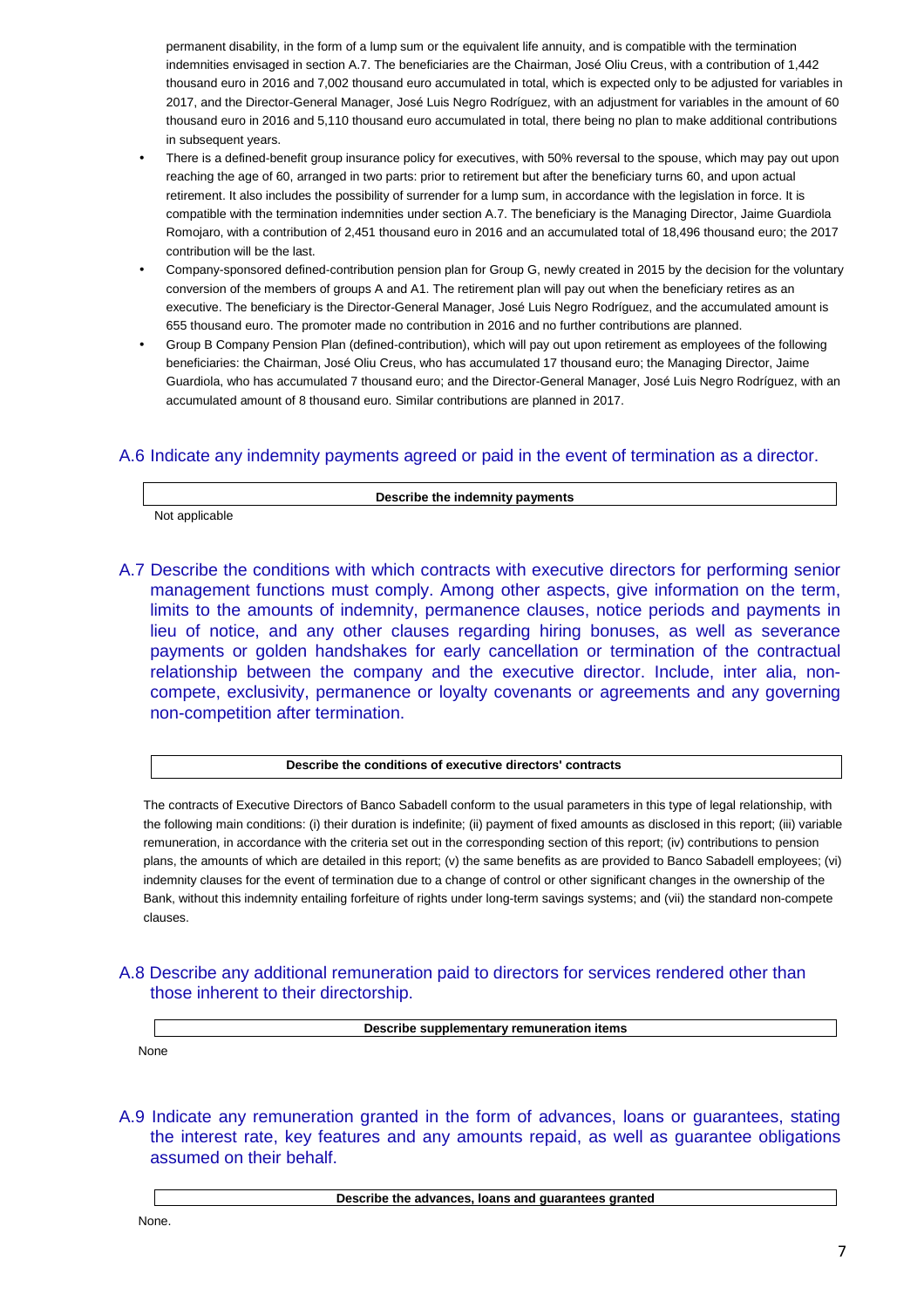### A.10 Describe the main features of remuneration in kind.

#### **Describe any remuneration in kind**

The executive directors benefit from a group life insurance policy (applicable to all of the bank's employees), permanent total disability insurance (applicable to all of the bank's executives), employee loans (in the general conditions applicable to all the Bank's employees), and health insurance (if arranged via the flexible remuneration system).

## A.11 Indicate the remuneration accruing to the director by virtue of payments made by the listed company to a third party in which the director provides services, where such payments are intended to remunerate the director's work in the company.

**Describe the remuneration accruing to the director by virtue of payments made by the listed company to a third party in which the director works.** 

None.

A.12 Any kind of compensation other than those listed above, of whatever nature and provenance within the group, especially when it may be accounted a related-party transaction or where its omission would detract from a true and fair view of the total remuneration accrued by the director.

#### **Describe any other kind of compensantion.**

None.

A.13 Describe the actions taken by the company in connection with the remuneration system to reduce excessive risk exposure and match it to the company's long-term goals, values and interests. Include references to any: measures designed to ensure that the remuneration policy is aligned with the company's long-term performance; measures to provide an appropriate balance between fixed and variable compensation; measures taken in relation to those categories of staff whose work has a material impact on the undertaking's risk profile; clawback formulae or clauses to claim back performance-based variable remuneration when it was paid out on the basis of data that is subsequently proven to be manifestly inaccurate; and measures designed to prevent conflicts of interest, where applicable.

#### **Describe actions taken to reduce the risks**

In accordance with Article 15 of the Board Regulation, the Risk Committee is responsible for checking whether employee remuneration programmes are coherent with the Bank's risk, capital and liquidity, and for reporting to the Remuneration Committee on this matter.

The Audit and Control Committee supervises the process of drafting and presenting the regulated financial information, including that relating to remuneration, and reviews compliance with the regulatory requirements and proper application of accounting standards.

Variable remuneration for the Designated Group, who are recognised as persons whose professional activities have a significant impact on the entity's risk profile, is subject to a deferral scheme, whose main features are as follows:

(i) the deferral period is five years; (ii) the amount deferred is weighted as a function of the group involved: 50% for executive directors, and 40% for senior management and other executives in the Designated Group; (iii) at least 50% of the variable remuneration will be paid in shares of the Bank; (iv) deferred remuneration will be paid over a five-year period, one-fifth each year, in the case of executive directors and senior managers, and over a three-year period, one-third per year, for the others, 50% in shares and 50% in cash; (v) all the shares must be retained for a period of one year.

Moreover, the deferred portion is subject to penalties under which the entity may reduce the value of all or part of the deferred variable remuneration on the basis of ex-post risk adjustments prior to vesting: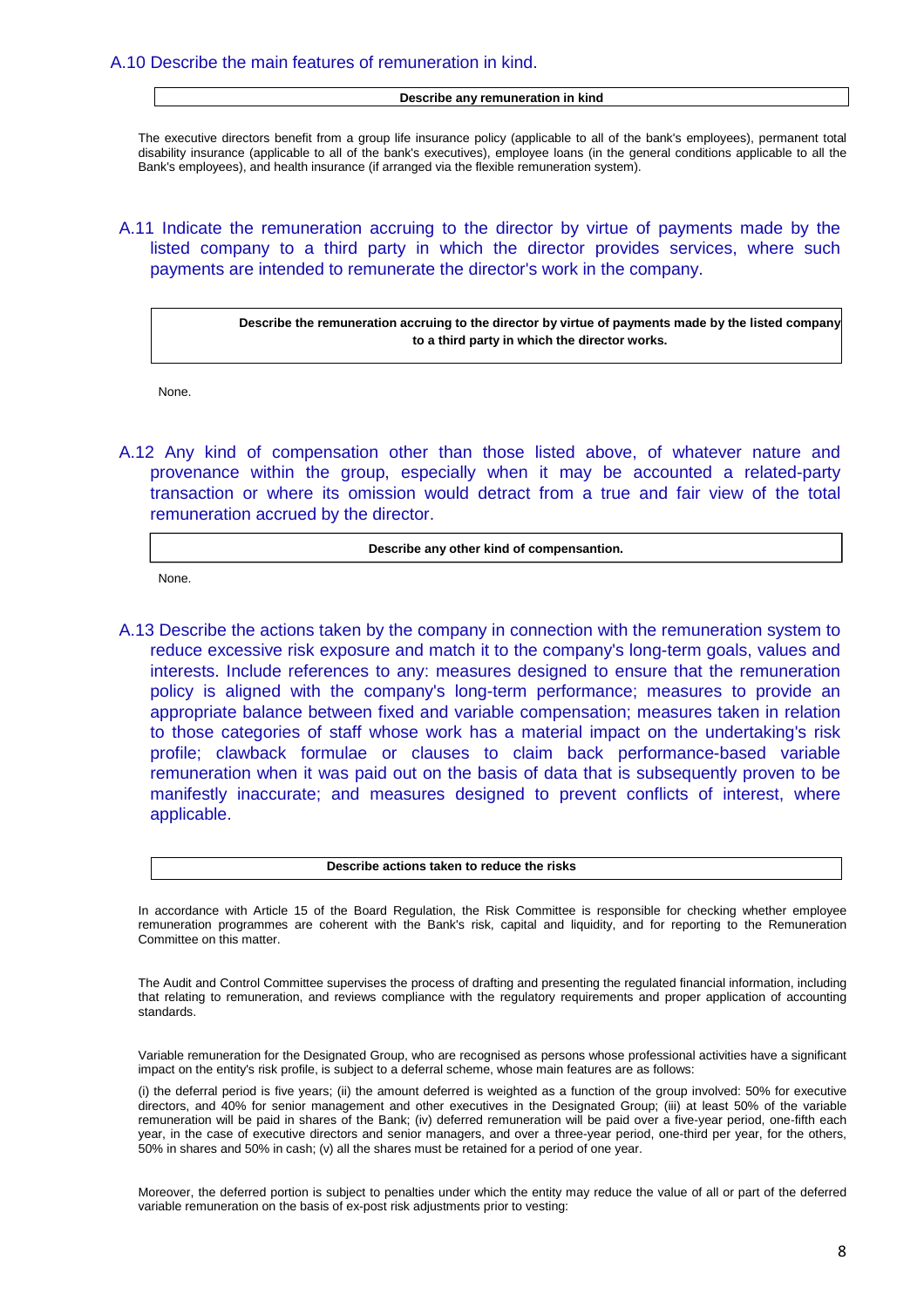- Where the annual professional performance rating fails to reach 60%, provided that the result of the evaluation is due to transactions in previous years which gave entitlement to collect variable remuneration.

- In the event of a serious breach, during the deferral period, of internal regulations applicable to the employee.

- In the event of fair dismissal.

Additionally, the variable remuneration is subject to clawback clauses under which the bank may recoup up to 100% of the total variable remuneration that has already been paid, regardless of the method of payment, where the member of the Designated Group contributed significantly to the obtainment of deficient or negative financial results and also in the case of fraud, malice or gross negligence resulting in significant losses.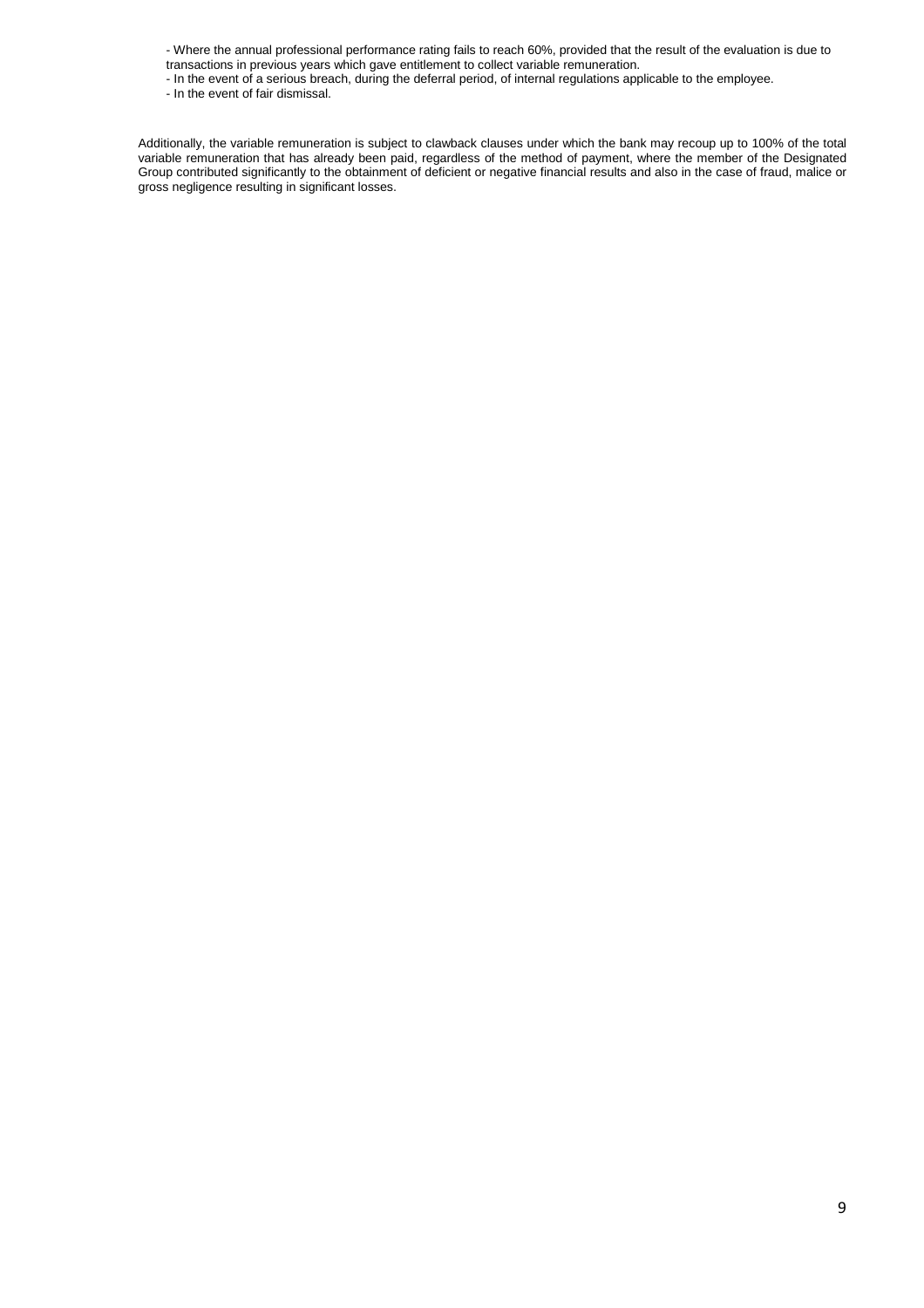## **C OVERALL SUMMARY OF HOW THE REMUNERATION POLICY WAS APPLIED DURING THE CLOSED FINANCIAL YEAR**

C.1 Give a brief description of the main features of the structure and remuneration items of the remuneration policy applied during the last financial year, with a breakdown of the individual remuneration accrued by each of the directors listed in Section D of this report, and a summary of the resolutions passed by the board to implement those items.

#### **Describe the structure and remuneration items of the remuneration policy applied during the year**

On 31 March 2016, the General Meeting of Shareholders was asked to approve the Annual Report on Director Remuneration, as provided in article 541 of the Capital Companies Act and in Order ECC/461/2013, of 20 March.

The criteria governing remuneration paid to the Board as a governing body were not modified in 2016 with respect to 2015, with the result that the total amount was  $\epsilon$ 1,913,135, i.e. below the maximum overall amount of €2,500,000 approved by the General Meeting on 27 March 2014 under item five on the agenda, which also established that this amount would remain in force in subsequent years until amended by a resolution of the General Meeting.

The general criteria of the remuneration policy applied in 2016 coincide with those described in section A of this document since they have not been changed. The executive directors' variable remuneration for 2016 was determined by the Remuneration Committee on the basis of their fulfilment of the quantitative objectives for the year, which was measured using the scales designed by the Committee at the beginning of the year. Payment of the resulting amounts, set out in section D, will be deferred as described in section A.13 in compliance with the requirements of deferral and payment in capital instruments as provided in article 34 of the LOSS, which Banco Sabadell has complied with since it entered into force.

## **BREAKDOWN OF INDIVIDUAL REMUNERATION ACCRUED BY EACH DIRECTOR**

| Name                              | <b>Type</b> | Accrual period for 2016        |
|-----------------------------------|-------------|--------------------------------|
| <b>JOSÉ OLIU CREUS</b>            | Executive   | From 01/01/2016 to 31/12/2016. |
| JOSÉ JAVIER ECHENIQUE LANDIRIBAR  | Independent | From 01/01/2016 to 31/12/2016. |
| JAIME GUARDIOLA ROMOJARO          | Executive   | From 01/01/2016 to 31/12/2016. |
| AURORA CATÁ SALA                  | Independent | From 01/01/2016 to 31/12/2016. |
| HÉCTOR MARÍA COLONQUES MORENO     | Independent | From 01/01/2016 to 22/09/2016. |
| JOAQUÍN FOLCH-RUSIÑOL CORACHÁN    | External    | From 01/01/2016 to 31/12/2016. |
| MARIA TERESA GARCIA-MILÀ LLOVERAS | Independent | From 01/01/2016 to 31/12/2016. |
| JOSÉ MANUEL LARA GARCÍA           | External    | From 01/01/2016 to 31/12/2016. |
| JOAN LLONCH ANDREU                | Independent | From 01/01/2016 to 31/12/2016. |
| DAVID MARTÍNEZ GUZMÁN             | Proprietary | From 01/01/2016 to 31/12/2016. |
| JOSÉ MANUEL MARTÍNEZ MARTÍNEZ     | Independent | From 01/01/2016 to 31/12/2016. |
| JOSÉ RAMÓN MARTÍNEZ SUFRATEGUI    | Independent | From 01/01/2016 to 31/12/2016. |
| ANTÓNIO VITOR MARTINS MONTEIRO    | Proprietary | From 01/01/2016 to 31/12/2016. |
| JOSÉ LUIS NEGRO RODRÍGUEZ         | Executive   | From 01/01/2016 to 31/12/2016. |
| DAVID VEGARA FIGUERAS             | Independent | From 01/01/2016 to 31/12/2016. |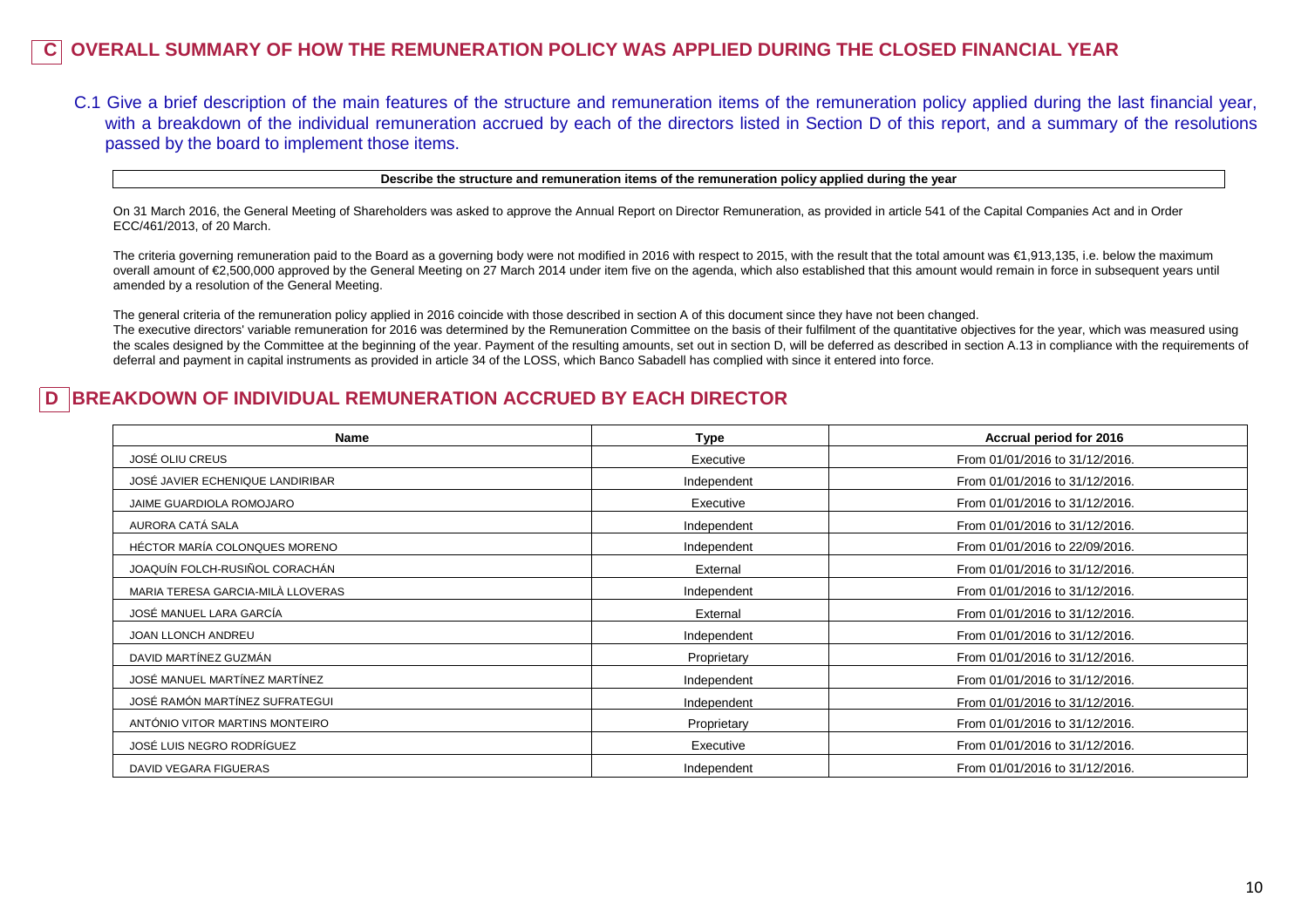- D.1 Complete the following tables on the individual remuneration accrued during the year by each of the directors (including remuneration for carrying out executive functions).
	- **a) Remuneration accrued at the reporting company:**

**i) Remuneration in cash (thousand euro)**

| Name                              | <b>Employee</b> | <b>Fixed</b>          | Per diems   | Short-term               | Long-term                | Remuneration                     | <b>Indemnities</b> | <b>Other items</b> | <b>Total 2016</b> | <b>Total</b> |
|-----------------------------------|-----------------|-----------------------|-------------|--------------------------|--------------------------|----------------------------------|--------------------|--------------------|-------------------|--------------|
|                                   | tion            | compensa remuneration |             | variable<br>remuneration | variable<br>remuneration | for belonging to<br><b>Board</b> |                    |                    |                   | 2015         |
|                                   |                 |                       |             |                          |                          | committees                       |                    |                    |                   |              |
| <b>JOSÉ OLIU CREUS</b>            | 1,702           | 214                   | $\mathbf 0$ | 633                      | $\Omega$                 | $\mathbf 0$                      | $\mathbf 0$        | 42                 | 2,591             | 2,839        |
| JOSÉ JAVIER ECHENIQUE LANDIRIBAR  | $\mathbf 0$     | 119                   | $\mathbf 0$ | $\mathbf 0$              | $\mathbf 0$              | 63                               | $\mathbf 0$        | 31                 | 213               | 215          |
| <b>JAIME GUARDIOLA ROMOJARO</b>   | 1,314           | 92                    | $\mathbf 0$ | 578                      | $\mathbf 0$              | 0                                | 0                  | 17                 | 2,001             | 2,487        |
| AURORA CATÁ SALA                  | $\Omega$        | 92                    | $\Omega$    | $\Omega$                 | $\Omega$                 | 25                               | $\mathbf 0$        | $\Omega$           | 117               | 83           |
| HÉCTOR MARÍA COLONQUES MORENO     | $\Omega$        | 64                    | $\mathbf 0$ | $\Omega$                 | $\Omega$                 | 17                               | $\mathbf 0$        | 9                  | 90                | 123          |
| JOAQUÍN FOLCH-RUSIÑOL CORACHÁN    | $\Omega$        | 92                    | $\mathbf 0$ | $\Omega$                 | $\Omega$                 | 16                               | $\mathbf 0$        | $\Omega$           | 108               | 102          |
| MARIA TERESA GARCIA-MILÀ LLOVERAS | $\Omega$        | 105                   | $\mathbf 0$ | $\Omega$                 | $\Omega$                 | 50                               | $\mathbf 0$        | $\Omega$           | 155               | 130          |
| JOSÉ MANUEL LARA GARCÍA           | $\mathbf 0$     | 92                    | $\mathbf 0$ | $\mathbf 0$              | $\mathbf 0$              | 0                                | 0                  | $\mathbf 0$        | 92                | 48           |
| <b>JOAN LLONCH ANDREU</b>         | $\mathbf 0$     | 92                    | $\mathbf 0$ | $\mathbf 0$              | $\Omega$                 | 34                               | $\mathbf 0$        | 15                 | 141               | 145          |
| DAVID MARTÍNEZ GUZMÁN             | $\Omega$        | 83                    | $\mathbf 0$ | $\Omega$                 | $\Omega$                 | $\mathbf 0$                      | $\mathbf 0$        | $\mathbf 0$        | 83                | 83           |
| JOSÉ MANUEL MARTÍNEZ MARTÍNEZ     | $\Omega$        | 92                    | $\Omega$    | $\mathbf{0}$             | $\Omega$                 | 66                               | $\mathbf 0$        | $\Omega$           | 158               | 148          |
| JOSÉ RAMÓN MARTÍNEZ SUFRATEGUI    | $\Omega$        | 92                    | $\mathbf 0$ | $\mathbf 0$              | $\Omega$                 | 15                               | $\mathbf 0$        | $\mathbf 0$        | 107               | 107          |
| ANTÓNIO VITOR MARTINS MONTEIRO    | $\Omega$        | 83                    | $\mathbf 0$ | $\mathbf 0$              | $\mathbf 0$              | 0                                | 0                  | $\mathbf 0$        | 83                | 87           |
| JOSÉ LUIS NEGRO RODRÍGUEZ         | 705             | 92                    | $\mathbf 0$ | 259                      | $\Omega$                 | 0                                | 0                  | 3                  | 1,059             | 1,093        |
| DAVID VEGARA FIGUERAS             | $\Omega$        | 92                    | $\mathbf 0$ | $\Omega$                 | $\Omega$                 | 67                               | 0                  | 10                 | 169               | 88           |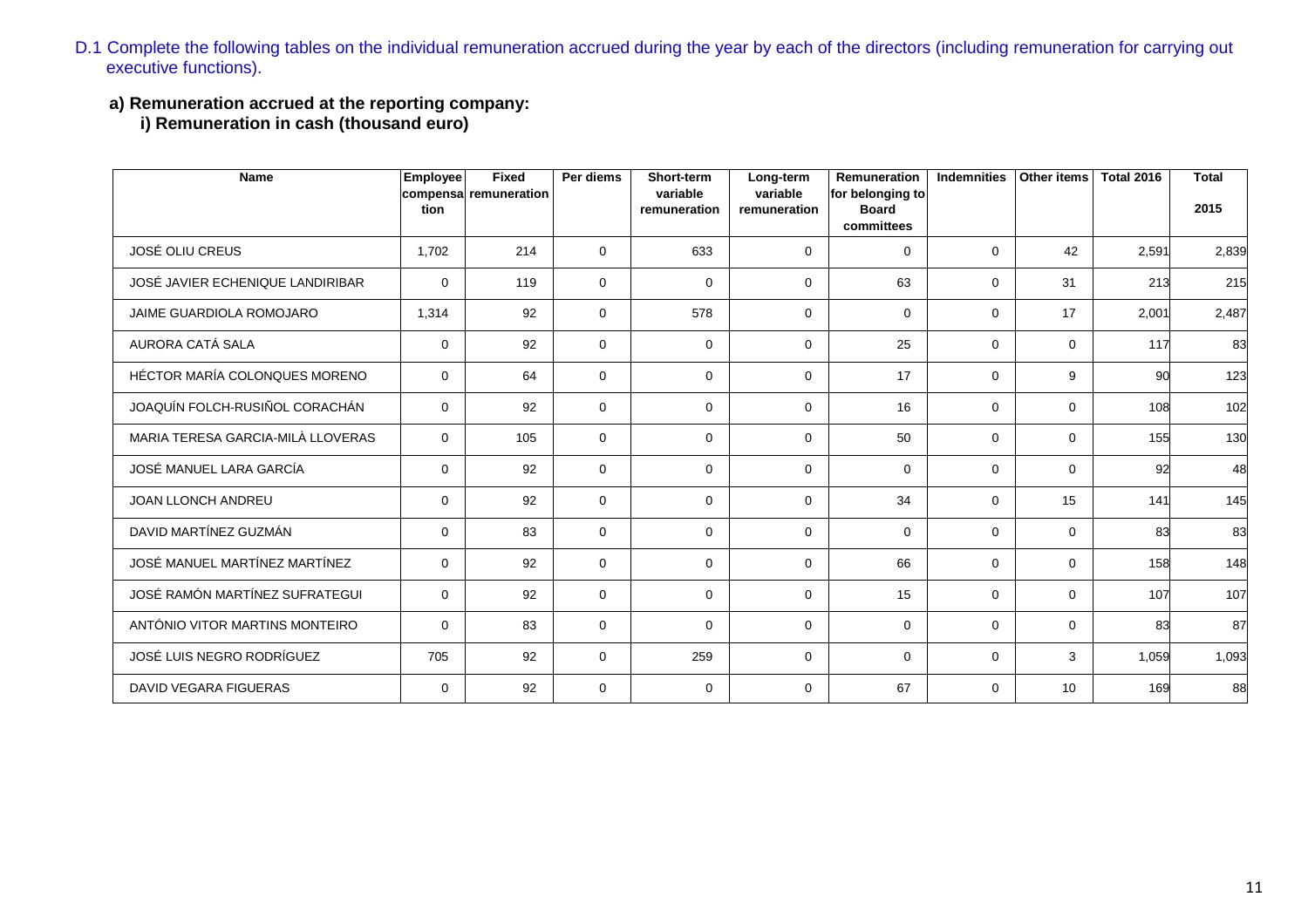## **ii) Share-based remuneration systems**

| <b>JOSÉ OLIU CREUS</b>     |                                    |               |                            |                   |                                       |                        |                                            |                   |                           |                            |                              |
|----------------------------|------------------------------------|---------------|----------------------------|-------------------|---------------------------------------|------------------------|--------------------------------------------|-------------------|---------------------------|----------------------------|------------------------------|
| <b>ICLP plan 2014-2017</b> |                                    |               |                            |                   |                                       |                        |                                            |                   |                           |                            |                              |
| Date of                    |                                    |               |                            |                   | Options held at the beginning of 2016 |                        |                                            |                   |                           |                            | Options assigned during 2016 |
| implementatio  <br>n       | No. of                             | <b>Shares</b> | Strike price               |                   |                                       | <b>Exercise period</b> |                                            | No. of            | <b>Shares</b>             | <b>Strike</b>              | <b>Exercise period</b>       |
|                            | options                            | affected      | (€)                        |                   |                                       |                        |                                            | options           | affected                  | price $(\in)$              |                              |
|                            |                                    |               |                            |                   |                                       |                        |                                            |                   |                           |                            |                              |
| 28/03/2014                 | 2,816,884                          | 78,873        | 1.75                       | 31/03/2017        |                                       |                        |                                            |                   |                           | 0.00                       | $\overline{\phantom{a}}$     |
| Conditions:                |                                    |               |                            |                   |                                       |                        |                                            |                   |                           |                            |                              |
|                            | Shares delivered in 2016           |               |                            |                   | Options exercised in 2016             |                        | <b>Options vested but</b><br>not exercised |                   |                           |                            | Options at 2016 year-end     |
| No. of shares              | Price                              | Amount        | <b>Strike price</b><br>(€) | No. of<br>options | <b>Shares</b><br>affected             | Gross gain<br>(€mn)    | No. of options                             | No. of<br>options | <b>Shares</b><br>affected | <b>Strike</b><br>price (€) | <b>Exercise period</b>       |
| 0                          | 0                                  | $\mathbf 0$   | 0                          | 0                 | 0                                     | 0                      | $\overline{0}$                             | 2,816,884         | 78,873                    | 1.75                       | 31/03/2017                   |
|                            | Other requirements for exercise: - |               |                            |                   |                                       |                        |                                            |                   |                           |                            |                              |

|  | <b>JOSE OLIU CREUS</b> |
|--|------------------------|
|  |                        |

**ICLP plan 2016-2019**

| Date of       | Options held at the beginning of 2016 |                                    |                     |                          |                           |                        |                                     |                   | Options assigned during 2016 |                            |                          |  |
|---------------|---------------------------------------|------------------------------------|---------------------|--------------------------|---------------------------|------------------------|-------------------------------------|-------------------|------------------------------|----------------------------|--------------------------|--|
| implementatio | No. of                                | <b>Shares</b>                      | Strike price        |                          |                           | <b>Exercise period</b> |                                     | No. of            | <b>Shares</b>                | <b>Strike</b>              | <b>Exercise period</b>   |  |
| n             | options                               | affected                           | (€)                 |                          |                           |                        |                                     | options           | affected                     | price (€)                  |                          |  |
|               |                                       |                                    |                     |                          |                           |                        |                                     |                   |                              |                            |                          |  |
| 01/04/2016    | $\mathbf 0$                           | $\Omega$                           | 0                   | $\overline{\phantom{a}}$ |                           |                        |                                     | 1,600,000         | 337,120                      | 1.49                       | 30/04/2019               |  |
| Conditions: - |                                       |                                    |                     |                          |                           |                        |                                     |                   |                              |                            |                          |  |
|               | Shares delivered in 2016              |                                    |                     |                          | Options exercised in 2016 |                        | Options vested but<br>not exercised |                   |                              |                            | Options at 2016 year-end |  |
| No. of shares | <b>Price</b>                          | Amount                             | Strike price<br>(€) | No. of<br>options        | <b>Shares</b><br>affected | Gross gain<br>(€mn)    | No. of options                      | No. of<br>options | <b>Shares</b><br>affected    | <b>Strike</b><br>price (€) | <b>Exercise period</b>   |  |
|               |                                       |                                    |                     |                          |                           |                        |                                     | 1,600,000         |                              |                            |                          |  |
| 0             | $\mathbf 0$                           | $\Omega$                           | 0                   |                          | 0<br>0<br>$\Omega$        |                        |                                     |                   | 337,120                      | 1.49                       | 30/04/2019               |  |
|               |                                       | Other requirements for exercise: - |                     |                          |                           |                        |                                     |                   |                              |                            |                          |  |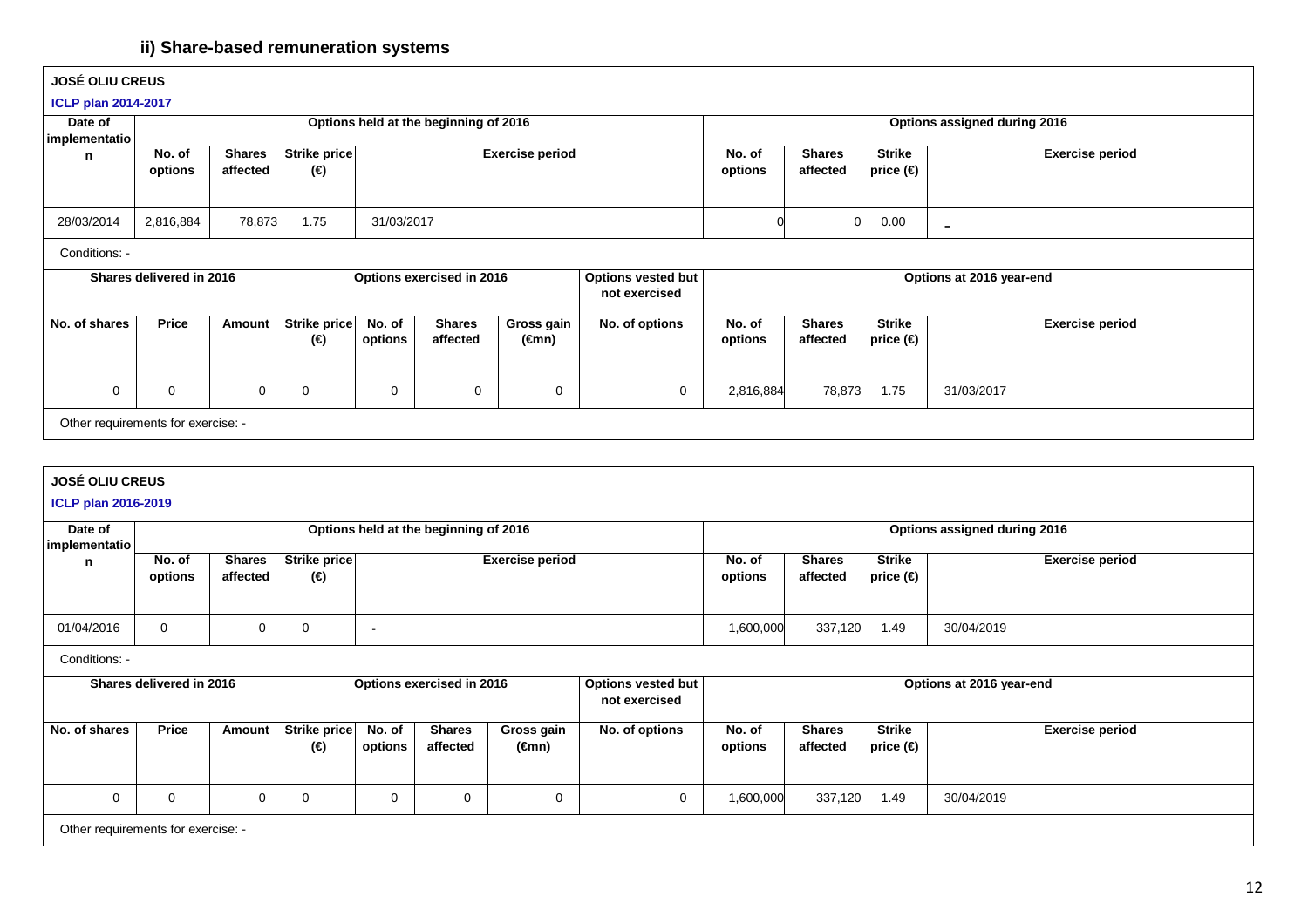#### **JAIME GUARDIOLA ROMOJARO ICLP plan 2014-2017**

#### **Date of implementationOptions held at the beginning of 2016 Options assigned during 2016 No. of options Shares affected Strike price(€) Exercise period No. of options Shares affected Strike price (€) Exercise period**28/03/2014 2,491,859 69,772 1.7531/03/2017 0 0 0.00 - Conditions: - **Shares delivered in 2016 Options exercised in 2016 Options vested but not exercised Options at 2016 year-endNo. of shares Price Amount Strike price (€) No. of options Shares affected Gross gain (€mn) No. of options No. of options Shares affected Strike price (€) Exercise period**0 0 0 0 0 0 0 0 2,491,859 69,772 1.75 31/03/2017 Other requirements for exercise: -

| <b>JAIME GUARDIOLA ROMOJARO</b><br><b>ICLP plan 2016-2019</b>       |                          |                           |                     |                   |                                       |                        |                                     |                   |                           |                            |                              |
|---------------------------------------------------------------------|--------------------------|---------------------------|---------------------|-------------------|---------------------------------------|------------------------|-------------------------------------|-------------------|---------------------------|----------------------------|------------------------------|
| Date of                                                             |                          |                           |                     |                   | Options held at the beginning of 2016 |                        |                                     |                   |                           |                            | Options assigned during 2016 |
| implementation                                                      |                          |                           |                     |                   |                                       |                        |                                     |                   |                           |                            |                              |
|                                                                     | No. of<br>options        | <b>Shares</b><br>affected | Strike price<br>(€) |                   |                                       | <b>Exercise period</b> |                                     | No. of<br>options | <b>Shares</b><br>affected | <b>Strike</b><br>price (€) | <b>Exercise period</b>       |
| 01/04/2016                                                          | $\Omega$                 | $\Omega$                  | 0                   |                   |                                       |                        |                                     | 1,400,000         | 294,980                   | 1.49                       | 30/04/2019                   |
| Conditions: -                                                       |                          |                           |                     |                   |                                       |                        |                                     |                   |                           |                            |                              |
|                                                                     | Shares delivered in 2015 |                           |                     |                   | Options exercised in 2016             |                        | Options vested but<br>not exercised |                   |                           |                            | Options at 2016 year-end     |
| No. of shares                                                       | <b>Price</b>             | Amount                    | Strike price<br>(€) | No. of<br>options | <b>Shares</b><br>affected             | Gross gain<br>(€mn)    | No. of options                      | No. of<br>options | <b>Shares</b><br>affected | <b>Strike</b><br>price (€) | <b>Exercise period</b>       |
| $\Omega$                                                            | 0                        | $\mathbf 0$               | 0                   | $\Omega$          | 0                                     | 0                      | 0                                   | 1,400,000         |                           |                            |                              |
| 30/04/2019<br>294,980<br>1.49<br>Other requirements for exercise: - |                          |                           |                     |                   |                                       |                        |                                     |                   |                           |                            |                              |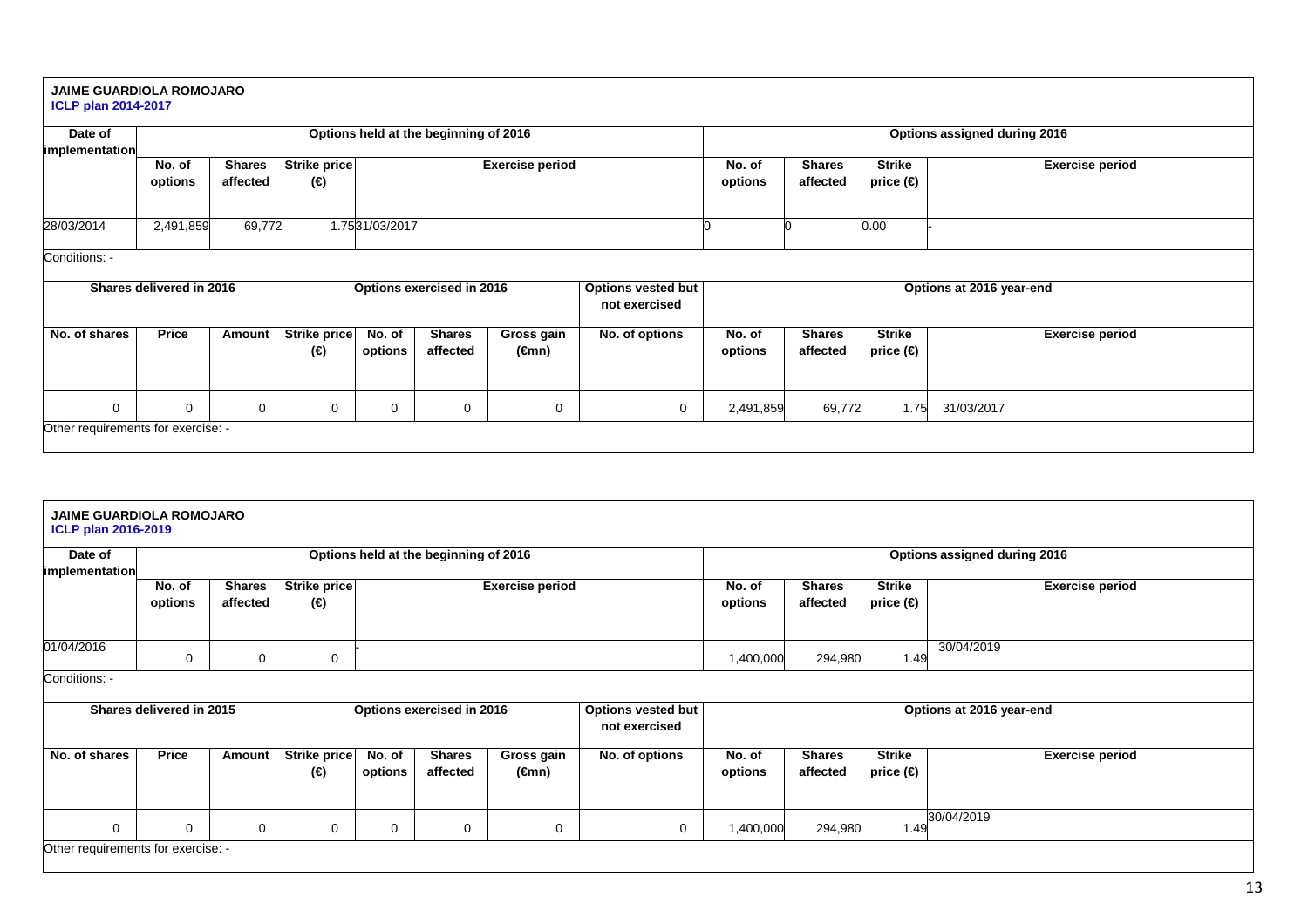# **JOSÉ LUIS NEGRO RODRÍGUEZ ICLP plan 2014-2017**

| Date of<br>implementation                                      |                          |                           |                                |                   | Options held at the beginning of 2016                                   |                               |                                     |                   |                           |                                | Options assigned during 2016 |  |  |
|----------------------------------------------------------------|--------------------------|---------------------------|--------------------------------|-------------------|-------------------------------------------------------------------------|-------------------------------|-------------------------------------|-------------------|---------------------------|--------------------------------|------------------------------|--|--|
|                                                                | No. of<br>options        | <b>Shares</b><br>affected | <b>Strike price</b><br>(€)     |                   | <b>Exercise period</b>                                                  |                               |                                     | No. of<br>options | <b>Shares</b><br>affected | <b>Strike</b><br>price $(\in)$ | <b>Exercise period</b>       |  |  |
| 28/03/2014                                                     | 1,300,100                | 36,403                    | 1.75                           | 31/03/2017        |                                                                         |                               |                                     |                   |                           | 0.00                           |                              |  |  |
| Conditions: -                                                  |                          |                           |                                |                   |                                                                         |                               |                                     |                   |                           |                                |                              |  |  |
|                                                                | Shares delivered in 2016 |                           |                                |                   | Options exercised in 2016                                               |                               | Options vested but<br>not exercised |                   |                           |                                | Options at 2016 year-end     |  |  |
| No. of shares                                                  | Price                    | Amount                    | Strike price<br>$(\epsilon)$   | No. of<br>options | <b>Shares</b><br>affected                                               | Gross gain<br>$(\epsilon$ mn) | No. of options                      | No. of<br>options | <b>Shares</b><br>affected | <b>Strike</b><br>price $(\in)$ | <b>Exercise period</b>       |  |  |
| $\mathbf 0$                                                    | 0                        | 0                         | 0                              | $\mathbf 0$       | $\mathbf 0$                                                             | $\mathbf 0$                   | 0                                   | 1,300,100         | 36,403                    | 1.75                           | 31/03/2017                   |  |  |
| Other requirements for exercise: -                             |                          |                           |                                |                   |                                                                         |                               |                                     |                   |                           |                                |                              |  |  |
|                                                                |                          |                           |                                |                   |                                                                         |                               |                                     |                   |                           |                                |                              |  |  |
| <b>JOSÉ LUIS NEGRO RODRÍGUEZ</b><br><b>ICLP plan 2016-2019</b> |                          |                           |                                |                   |                                                                         |                               |                                     |                   |                           |                                |                              |  |  |
| Date of<br>implementation                                      |                          |                           |                                |                   | Options held at the beginning of 2016                                   |                               |                                     |                   |                           |                                | Options assigned during 2016 |  |  |
|                                                                | No. of<br>options        | <b>Shares</b><br>affected | Strike price<br>(€)            |                   |                                                                         | <b>Exercise period</b>        |                                     | No. of<br>options | <b>Shares</b><br>affected | <b>Strike</b><br>price $($     | <b>Exercise period</b>       |  |  |
| 01/04/2016                                                     | U                        | n                         | n                              |                   |                                                                         |                               |                                     | 800,000           | 168,560                   | .49                            | 30/04/2019                   |  |  |
| Conditions: -                                                  |                          |                           |                                |                   |                                                                         |                               |                                     |                   |                           |                                |                              |  |  |
|                                                                | Shares delivered in 2016 |                           |                                |                   | Options exercised in 2016<br><b>Options vested but</b><br>not exercised |                               |                                     |                   |                           |                                | Options at 2016 year-end     |  |  |
| No. of shares                                                  | <b>Price</b>             | Amount                    | <b>Strike</b><br>price $(\in)$ | No. of<br>options | <b>Shares</b><br>affected                                               | Gross gain<br>$(\epsilon$ mn) | No. of options                      | No. of<br>options | <b>Shares</b><br>affected | <b>Strike</b><br>price $(\in)$ | <b>Exercise period</b>       |  |  |
| 0                                                              | 0                        | 0                         | 0                              | $\mathbf 0$       | $\mathbf 0$                                                             | 0                             | 0                                   | 800,000           | 168,560                   | 1.49                           | 30/04/2019                   |  |  |
|                                                                |                          |                           |                                |                   |                                                                         |                               |                                     |                   |                           |                                |                              |  |  |

Other requirements for exercise: -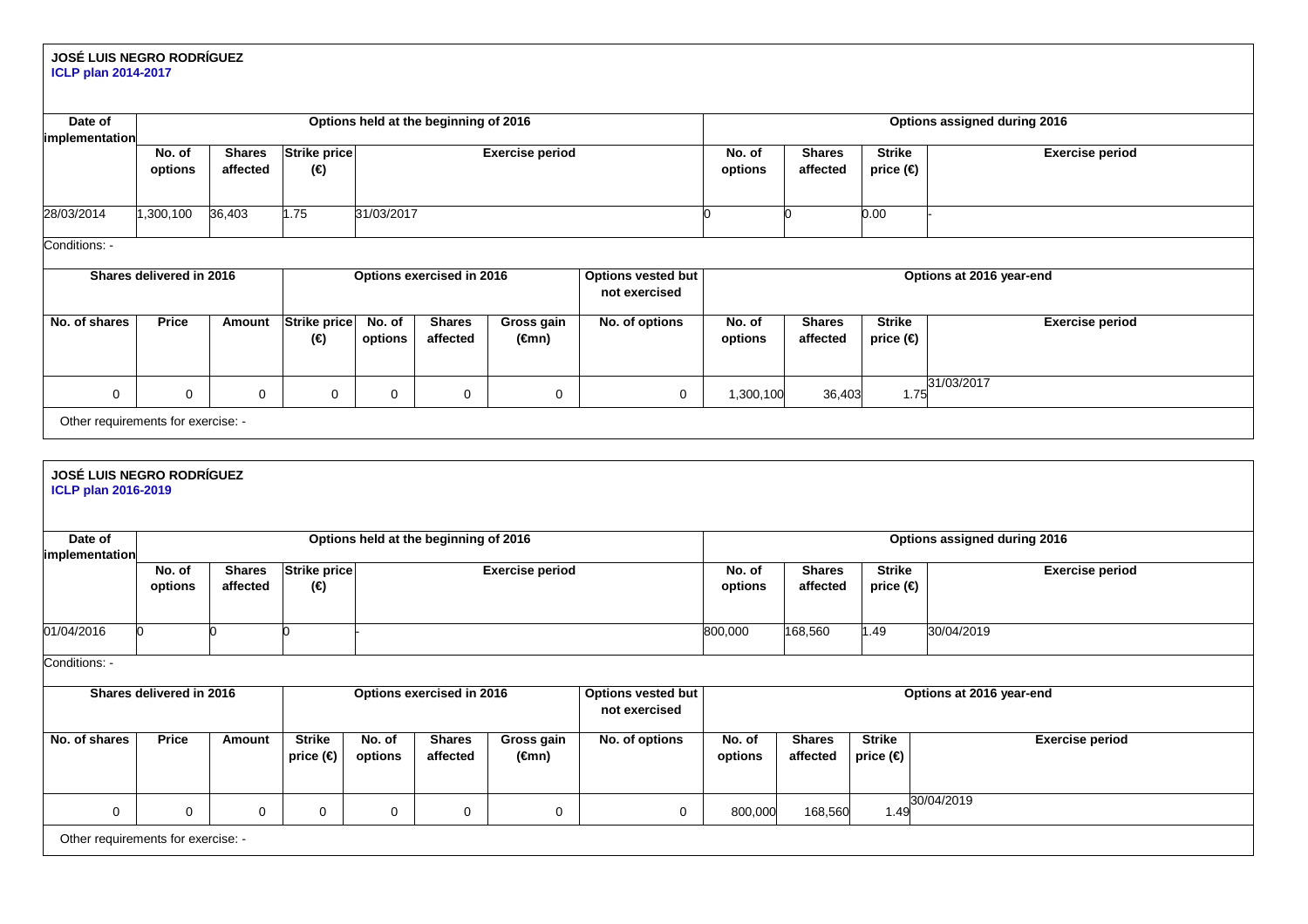## **iii) Long-term savings systems**

| <b>Nombre</b>                   |       | Contribution by the company in the<br>year (thousand euro) | Total accumulated funds (thousand<br>euro) |        |  |  |
|---------------------------------|-------|------------------------------------------------------------|--------------------------------------------|--------|--|--|
|                                 | 2016  | 2015                                                       | 2016                                       | 2015   |  |  |
| JOSÉ OLIU CREUS                 | 1,475 | 1,063                                                      | 8,245                                      | 6,669  |  |  |
| <b>JAIME GUARDIOLA ROMOJARO</b> | 2,452 | 1,601                                                      | 18,503                                     | 15,806 |  |  |
| JOAQUÍN FOLCH-RUSIÑOL CORACHÁN  | 16    | 16                                                         | 336                                        | 314    |  |  |
| <b>JOAN LLONCH ANDREU</b>       | 16    | 16                                                         | 365                                        | 348    |  |  |
| JOSÉ LUIS NEGRO RODRÍGUEZ       | 77    | 1,068                                                      | 5,964                                      | 5,810  |  |  |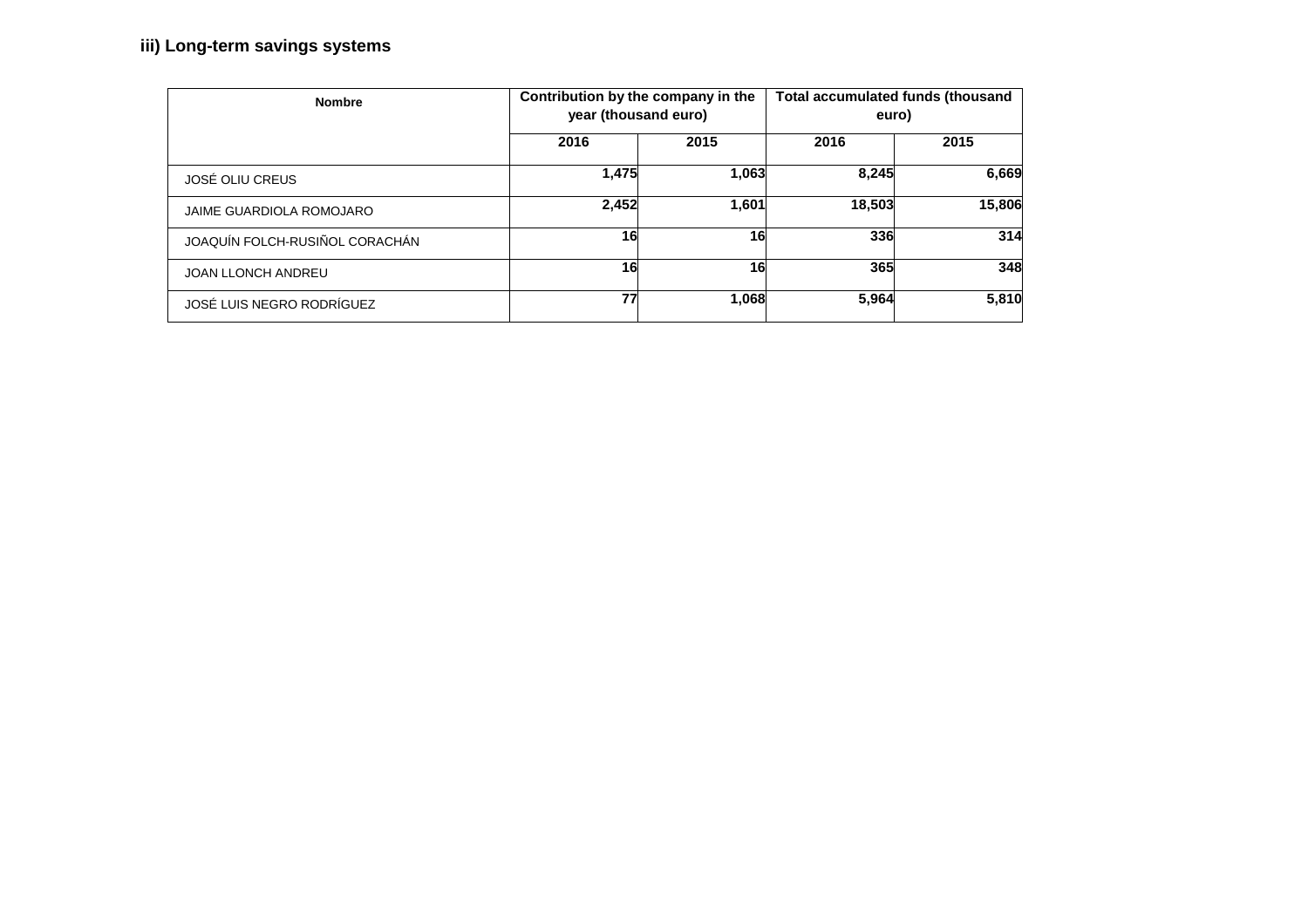## **b) Remuneration accrued by company directors for belonging to boards of other Group companies:**

**i) Remuneration in cash (thousand euro)**

| <b>Name</b>                       | <b>Employee</b><br>compensation | Fixed<br>remuneration | Per diems   | Short-term<br>variable<br>remuneration remuneration | Long-term<br>variable | <b>Remuneration</b><br>for belonging to<br><b>Board</b><br>committees | <b>Indemnities</b> | <b>Other items</b> | 2015 total  | 2014 total  |
|-----------------------------------|---------------------------------|-----------------------|-------------|-----------------------------------------------------|-----------------------|-----------------------------------------------------------------------|--------------------|--------------------|-------------|-------------|
| JOSÉ OLIU CREUS                   | $\mathbf 0$                     | $\mathbf{0}$          | $\mathbf 0$ | $\Omega$                                            | $\Omega$              | $\Omega$                                                              | $\Omega$           | $\Omega$           | $\mathbf 0$ | $\mathbf 0$ |
| JOSÉ JAVIER ECHENIQUE LANDIRIBAR  | $\mathbf 0$                     | $\mathbf{0}$          | $\mathbf 0$ | $\mathbf 0$                                         | $\Omega$              | $\mathbf 0$                                                           | $\Omega$           | $\mathbf 0$        | $\mathbf 0$ | $\mathbf 0$ |
| JAIME GUARDIOLA ROMOJARO          | $\mathbf 0$                     | $\Omega$              | $\Omega$    | $\mathbf 0$                                         | $\Omega$              | $\Omega$                                                              | $\Omega$           | $\Omega$           | $\Omega$    | $\Omega$    |
| AURORA CATÁ SALA                  | 0                               | $\mathbf{0}$          | $\mathbf 0$ | $\mathbf 0$                                         | $\Omega$              | $\mathbf 0$                                                           | $\Omega$           | $\mathbf 0$        | $\mathbf 0$ | $\mathbf 0$ |
| HÉCTOR MARÍA COLONQUES MORENO     | $\mathbf{0}$                    | $\mathbf{0}$          | $\mathbf 0$ | $\Omega$                                            | $\Omega$              | $\mathbf 0$                                                           | $\Omega$           | $\mathbf 0$        | $\mathbf 0$ | $\mathbf 0$ |
| JOAQUÍN FOLCH-RUSIÑOL CORACHÁN    | $\mathbf 0$                     | $\mathbf{0}$          | $\mathbf 0$ | $\mathbf 0$                                         | $\Omega$              | $\mathbf 0$                                                           | $\mathbf 0$        | $\mathbf 0$        | $\mathbf 0$ | 0           |
| MARIA TERESA GARCIA-MILÀ LLOVERAS | $\mathbf 0$                     | $\Omega$              | $\Omega$    | 0                                                   | $\Omega$              | $\mathbf 0$                                                           | $\Omega$           | $\Omega$           | 0           | $\mathbf 0$ |
| JOSÉ MANUEL LARA GARCÍA           | $\mathbf 0$                     | $\mathbf{0}$          | $\mathbf 0$ | $\mathbf 0$                                         | $\Omega$              | $\mathbf 0$                                                           | $\mathbf 0$        | $\mathbf 0$        | $\mathbf 0$ | $\mathbf 0$ |
| <b>JOAN LLONCH ANDREU</b>         | $\mathbf 0$                     | $\mathbf{0}$          | $\Omega$    | $\Omega$                                            | $\Omega$              | $\Omega$                                                              | $\Omega$           | $\Omega$           | $\mathbf 0$ | $\mathbf 0$ |
| DAVID MARTÍNEZ GUZMÁN             | 0                               | $\mathbf{0}$          | $\mathbf 0$ | $\mathbf 0$                                         | $\Omega$              | $\mathbf 0$                                                           | $\Omega$           | $\mathbf 0$        | $\mathbf 0$ | $\mathbf 0$ |
| JOSÉ MANUEL MARTÍNEZ MARTÍNEZ     | $\mathbf 0$                     | $\Omega$              | $\Omega$    | $\Omega$                                            | $\Omega$              | $\mathbf 0$                                                           | $\Omega$           | $\Omega$           | $\Omega$    | $\Omega$    |
| JOSÉ RAMÓN MARTÍNEZ SUFRATEGUI    | $\mathbf 0$                     | $\mathbf{0}$          | $\mathbf 0$ | $\mathbf 0$                                         | $\Omega$              | $\mathbf 0$                                                           | $\Omega$           | $\mathbf 0$        | $\mathbf 0$ | $\mathbf 0$ |
| ANTÓNIO VÍTOR MARTINS MONTEIRO    | $\mathbf 0$                     | $\mathbf{0}$          | $\mathbf 0$ | $\mathbf 0$                                         | $\Omega$              | $\mathbf 0$                                                           | $\Omega$           | $\mathbf 0$        | $\mathbf 0$ | $\mathbf 0$ |
| JOSÉ LUIS NEGRO RODRÍGUEZ         | $\mathbf 0$                     | $\mathbf 0$           | $\mathbf 0$ | $\mathbf 0$                                         | $\Omega$              | $\mathbf 0$                                                           | $\mathbf 0$        | $\mathbf 0$        | 0           | $\mathbf 0$ |
| <b>DAVID VEGARA FIGUERAS</b>      | $\mathbf 0$                     | $\mathbf 0$           | $\mathbf 0$ | $\mathbf 0$                                         | $\Omega$              | $\Omega$                                                              | $\Omega$           | $\Omega$           | $\Omega$    | $\Omega$    |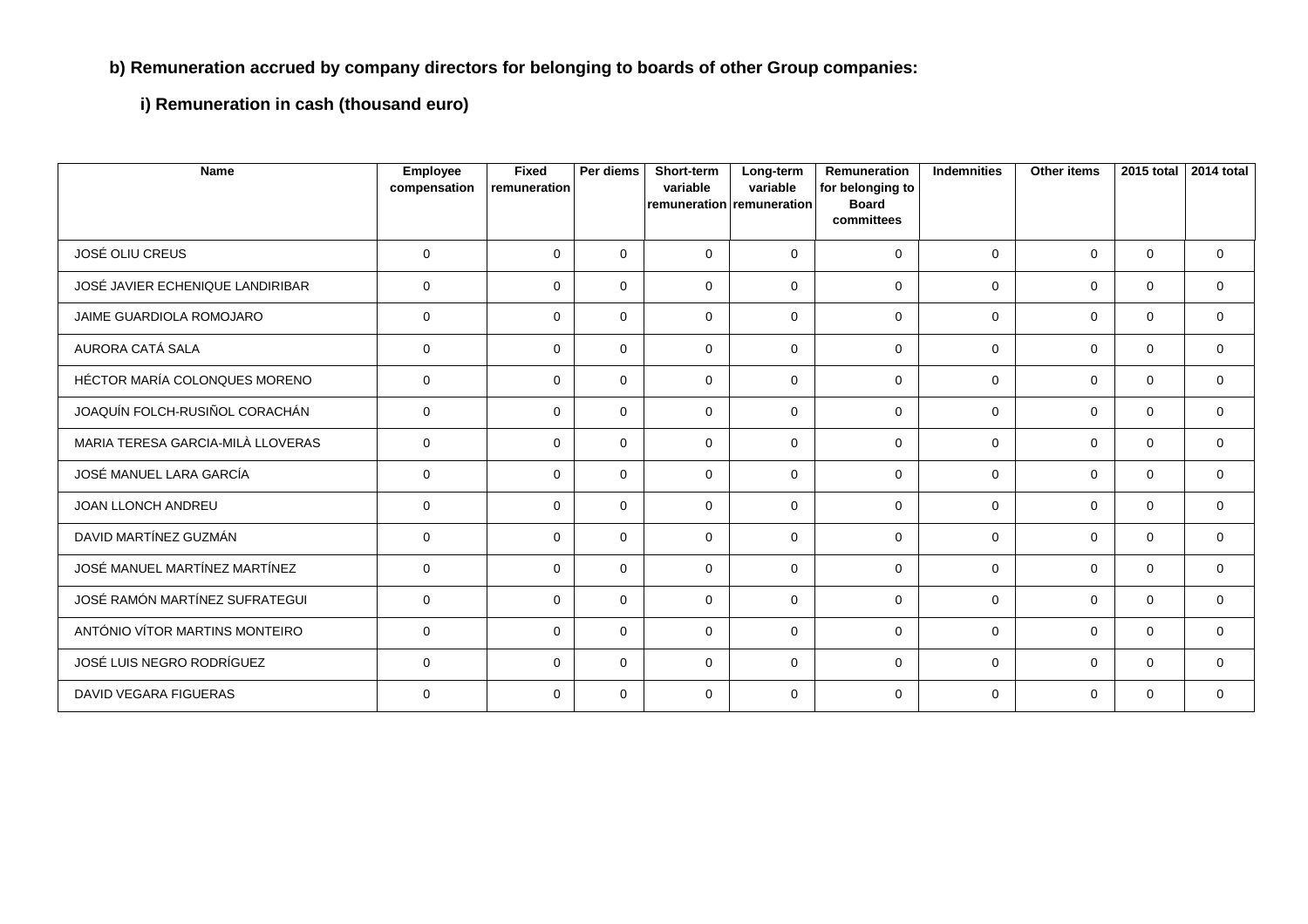## **ii) Share-based remuneration systems**

## **iii) Long-term savings systems**

## **c) Summary of remuneration (€'000):**

Summarise the amounts corresponding to all the remuneration items included in this report that have accrued to the director, in thousand euro. Where there are long-term saving systems, disclose contributions or endowments made to such systems:

| <b>Name</b>                       |                   |                   | Remuneration accrued in the company |              |                   |                     | Remuneration accrued in group companies          |          | <b>Total</b> |       |                       |
|-----------------------------------|-------------------|-------------------|-------------------------------------|--------------|-------------------|---------------------|--------------------------------------------------|----------|--------------|-------|-----------------------|
|                                   | <b>Total cash</b> | Value of          | Gross gain on                       | 2016 total - | <b>Total cash</b> | Value of            | Gross gain on 2016 total - 2016 Total 2015 Total |          |              |       | <b>Contributions</b>  |
|                                   | remuneration      | shares<br>granted | options<br>exercised                | Company      | remuneration      | shares<br>delivered | options<br>exercised                             | Group    |              |       | to savings<br>systems |
|                                   |                   |                   |                                     |              |                   |                     |                                                  |          |              |       | during the            |
|                                   |                   |                   |                                     |              |                   |                     |                                                  |          |              |       | year                  |
|                                   |                   |                   |                                     |              |                   |                     |                                                  |          |              |       |                       |
| JOSÉ OLIU CREUS                   | 2,591             |                   | $\Omega$                            | 2,591        |                   |                     |                                                  | $\Omega$ | 2,591        | 2,839 | 1,475                 |
| JOSÉ JAVIER ECHENIQUE LANDIRIBAR  | 213               |                   | $\Omega$                            | 213          |                   |                     | $\Omega$                                         |          | 213          | 215   |                       |
| JAIME GUARDIOLA ROMOJARO          | 2,001             |                   | 0                                   | 2,001        |                   |                     | ∩                                                | ∩        | 2,001        | 2,487 | 2,452                 |
| AURORA CATÁ SALA                  | 117               |                   | $\Omega$                            | 117          |                   |                     |                                                  |          | 117          | 83    |                       |
| HÉCTOR MARÍA COLONQUES MORENO     | 90                |                   | $\Omega$                            | 90           |                   |                     | $\Omega$                                         | $\Omega$ | 90           | 123   |                       |
| JOAQUÍN FOLCH-RUSIÑOL CORACHÁN    | 108               |                   | $\Omega$                            | 108          |                   |                     |                                                  |          | 108          | 102   | 16                    |
| MARIA TERESA GARCIA-MILÀ LLOVERAS | 155               |                   | $\Omega$                            | 155          |                   |                     |                                                  |          | 155          | 130   |                       |
| JOSÉ MANUEL LARA GARCÍA           | 92                |                   | $\Omega$                            | 92           |                   |                     | $\Omega$                                         |          | 92           | 48    |                       |
| JOAN LLONCH ANDREU                | 141               |                   | 0                                   | 141          |                   |                     |                                                  |          | 141          | 145   | 16                    |
| DAVID MARTÍNEZ GUZMÁN             | 83                |                   | $\Omega$                            | 83           |                   |                     |                                                  |          | 83           | 83    |                       |
| JOSÉ MANUEL MARTÍNEZ MARTÍNEZ     | 158               |                   | $\Omega$                            | 158          |                   |                     | $\Omega$                                         | ∩        | 158          | 148   |                       |
| JOSÉ RAMÓN MARTÍNEZ SUFRATEGUI    | 107               |                   | $\Omega$                            | 107          |                   |                     |                                                  |          | 107          | 107   |                       |
| ANTÓNIO VITOR MARTINS MONTEIRO    | 83                |                   | $\Omega$                            | 83           |                   |                     | ∩                                                |          | 83           | 87    |                       |
| JOSÉ LUIS NEGRO RODRÍGUEZ         | 1,059             |                   | 0                                   | 1,059        |                   |                     | ∩                                                | $\Omega$ | 1,059        | 1,093 | 77                    |
| DAVID VEGARA FIGUERAS             | 169               |                   | $\Omega$                            | 169          |                   |                     | $\Omega$                                         |          | 169          | 88    |                       |
| <b>TOTAL</b>                      | 7,167             |                   | $\Omega$                            | 7,167        |                   |                     |                                                  |          | 7,167        | 7,778 | 4,036                 |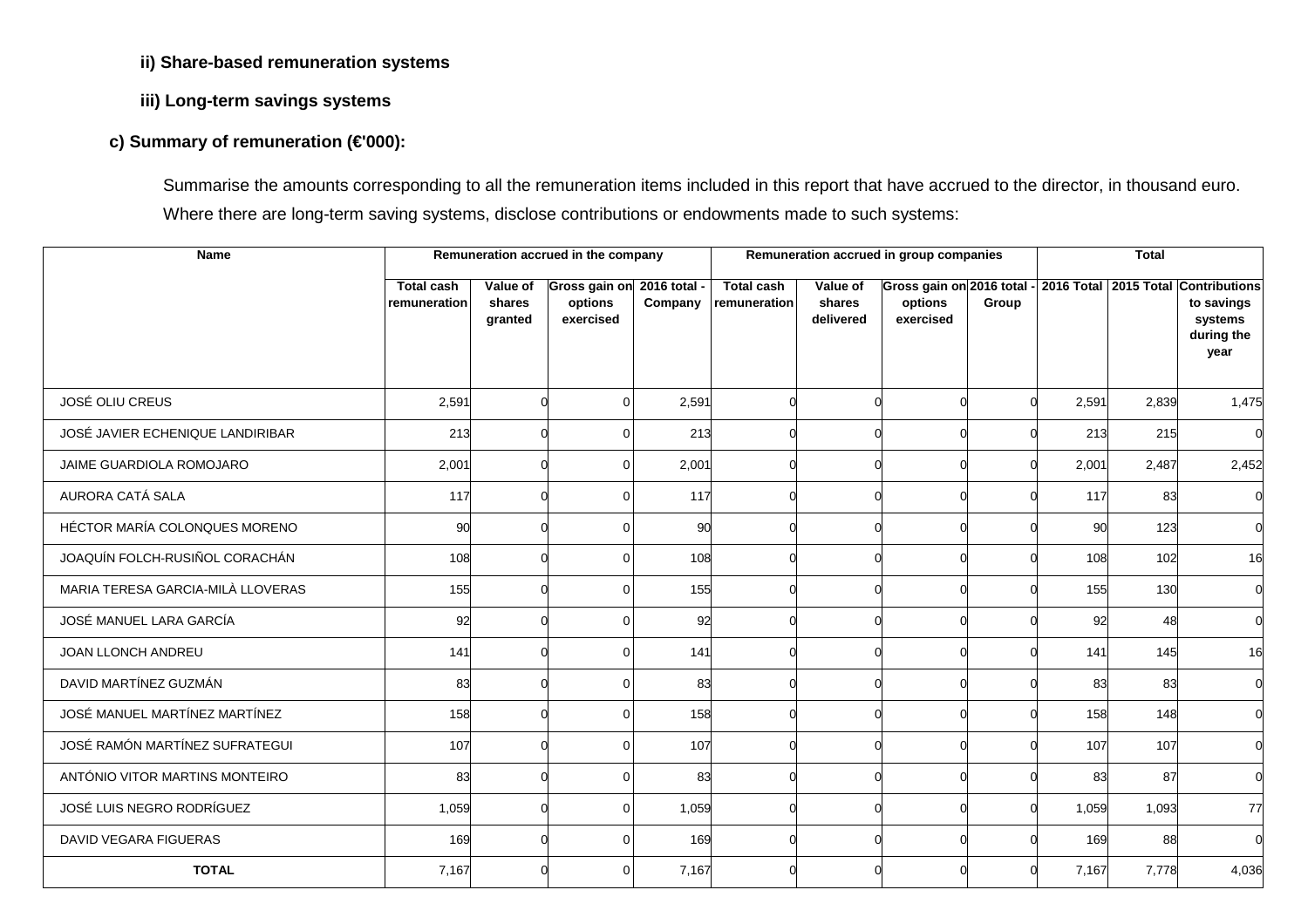## D.2 Describe the relationship between the remuneration received by the directors and the undertaking's earnings or other performance indicators, detailing how any variations in the company's performance influenced the variation in directors' remuneration.

The remuneration for directors, as members of the Board of Directors, comprises a fixed amount and an additional amount for membership of the Board committees, conditional upon attendance, and it is not linked to the Bank's earnings.

Since executive directors collect variable remuneration, they are affected by the Bank's earnings in the terms set out in section A.4, which were applied in 2016 and remain in force in 2017. Additionally, the amounts to be collected are covered by the rules applicable to financial institutions, i.e. they are deferred and paid in capital instruments.

## D.3 Describe the outcome of the consultative vote at the annual meeting on the annual remuneration report for the previous year, indicating the number of votes cast against, if any:

|            |           | % of<br>total |
|------------|-----------|---------------|
| Votes cast | 4,505,690 | 66.27%        |

|                      | <b>Number</b> | % of total |
|----------------------|---------------|------------|
| <b>Votes against</b> | 744,845       | 16.53 %    |
| Votes in favour      | 3,748,576     | 83.20%     |
| <b>Abstentions</b>   | 12,269        | 0.27%      |

## **E OTHER INFORMATION OF INTEREST**

If there are any material aspects relating to directors' remuneration that could not be disclosed in other sections of this report but are necessary to provide a more comprehensive and fully reasoned picture of the remuneration structure and practices for the company's directors, describe them briefly.

#### Section A.1: (continued)

In accordance with the provisions of article 529 novodecies of the CCA, that same General Meeting of Shareholders on 31 March 2016 approved the remuneration policy for directors of Banco de Sabadell, S.A. for the years 2016, 2017 and 2018. That policy states that, in compliance with the time periods established in Article 529 novodecies of the CCA, and for the stated period, Banco Sabadell plans to maintain the principles, characteristics and items of remuneration for directors both for discharging their duties as members of the Board of Directors and for performing executive functions.

With a view to establishing a remuneration policy that is consistent with comparable companies, Banco Sabadell, advised by consulting firm Willis Towers Watson, periodically compares its remuneration situation for senior management and executive directors with the market; the most recent analysis was performed in January 2017.

Long-term incentives are another component of Banco Sabadell's remuneration policy. The goal is to align the remuneration of executives who assume greater responsibility and risks with the shareholders' interests and risks, while also serving as a means of retaining talent in the Group, through systems that allow for remuneration to be collected as a function of the share's appreciation. The Supplementary Long-term Incentive plans detailed in section A4 are currently in force.

Therefore, the remuneration policy conforms to the most demanding standards, and is in line with the business strategy and the Bank's long-term objectives, values and interests. It is consistent with the principles governing the protection of customers, investors and shareholders, and does not encourage excessive risk-taking.